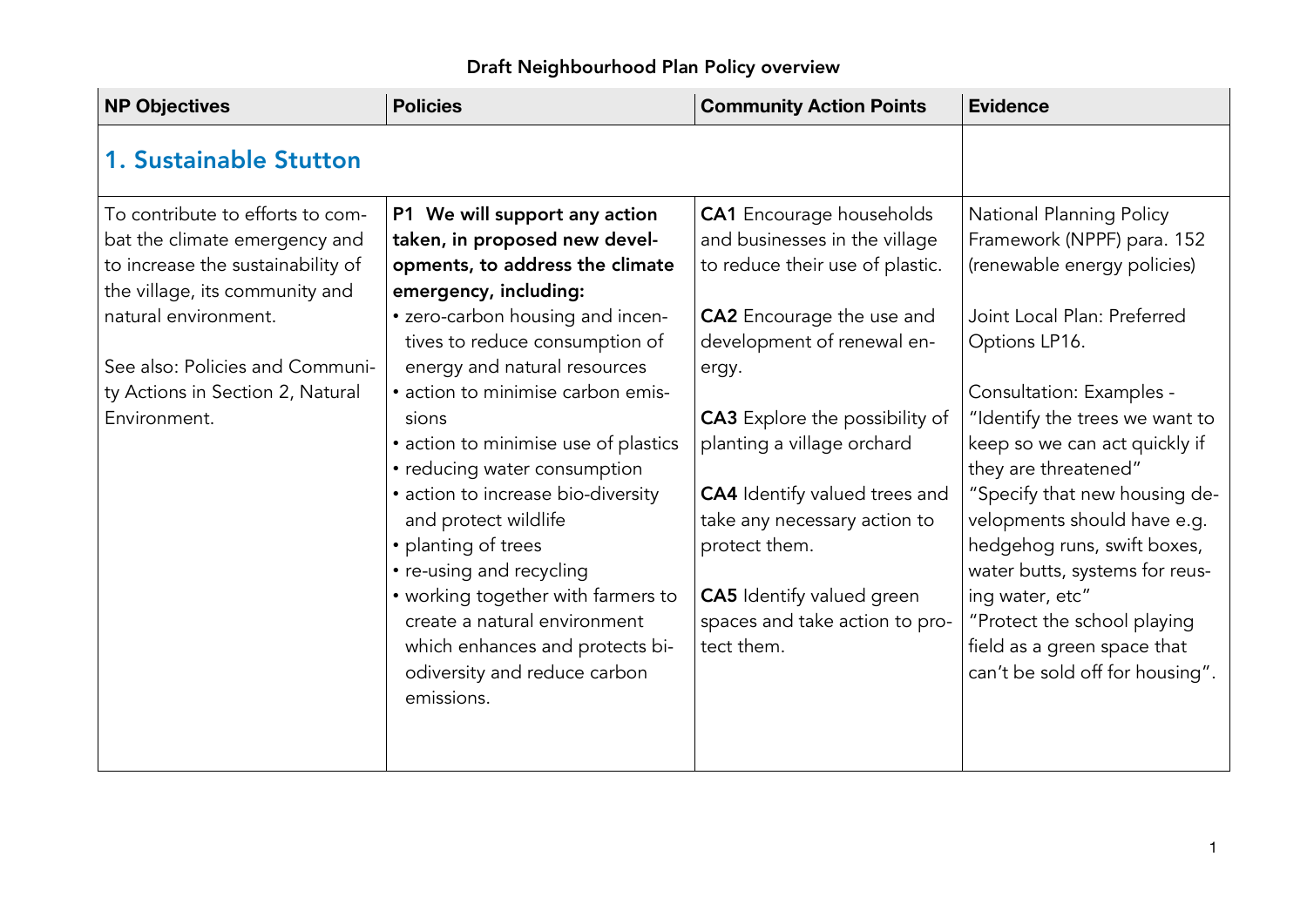#### **NP** Objectives **Objectives Policies Community Action Points Evidence** P2 We will suppor<sup>t</sup> communityled initiatives for renewable and low carbon energy. CA6 Install an electric charging point in the Community Hall/Community Shop car park. **CA7** Shop Committee to ask suppliers their plans to reduce plastic packaging. **CA8** Promote best environmental practices by working with landowners and with other villages on the peninsular to encourage wider action. 2. Natural EnvironmentTo preserve the character of Stutton and ensure the natural environment and surrounding landscape is enhanced. See also: [cross-reference to other relevant Policies andCommunity Actions] P3 Mitigating the impact of development on the Stour & Orwell estuaries Special Protection Area (SPA) Where appropriate, contributions from new housing developments will be required to provide mitigation measures identified in the Suffolk Coast RAMS Strategy. Pri-NPPF paragraph <sup>177</sup> (protec tion of Habitats Sites) Babergh & Mid-Suffolk Joint Local Plan preferred options consultation document: Policy SP09 - Cross-boundary mitigation of effects on Pro tected Habitats Sites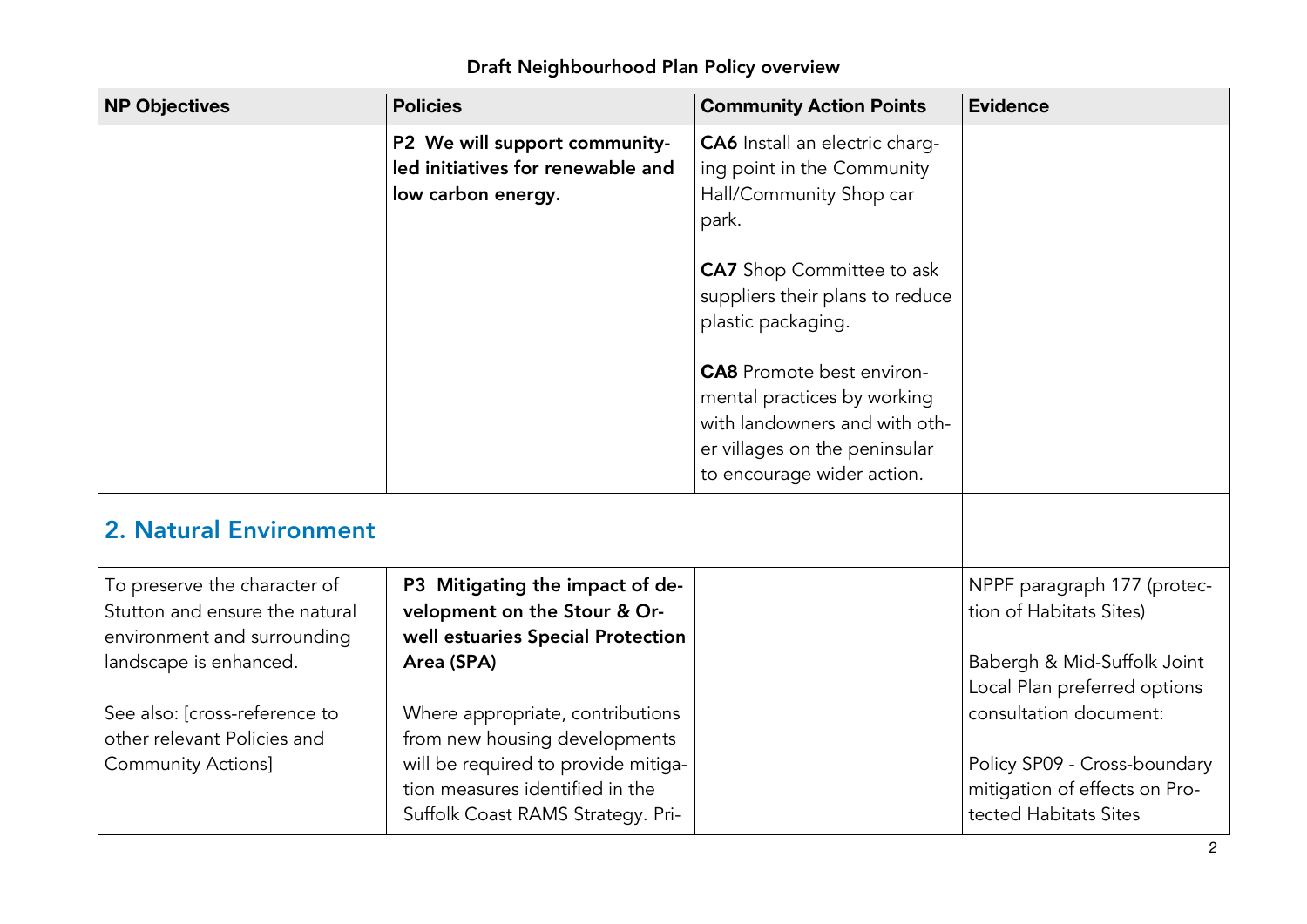| <b>NP Objectives</b> | <b>Policies</b>                                                                                                                                                            | <b>Community Action Points</b> | <b>Evidence</b>                                                                                                                                                                          |
|----------------------|----------------------------------------------------------------------------------------------------------------------------------------------------------------------------|--------------------------------|------------------------------------------------------------------------------------------------------------------------------------------------------------------------------------------|
|                      | or to RAMS completion, contribu-<br>tions will be required, where ap-<br>propriate, through project level                                                                  |                                | NPPF paragraphs 170, 171,<br>172, 173, 174, 175                                                                                                                                          |
|                      | HRAs or otherwise, to mitigate<br>any recreational disturbance im-<br>pacts on the Stour and Orwell Es-<br>tuaries SPA and Ramsar site, in<br>compliance with the Habitats |                                | Babergh & Mid-Suffolk Joint<br>Local Plan preferred options<br>consultation document: Policy<br>LP17 - Biodiversity                                                                      |
|                      | Regulations 2017.                                                                                                                                                          |                                | Consultation comments:<br>"Biodiverse roofs on bus shel-<br>ters"                                                                                                                        |
|                      |                                                                                                                                                                            |                                | Policy SP09 - Cross-boundary<br>mitigation of effects on Pro-<br>tected Habitats Sites<br>NPPF paragraphs 170, 171,<br>172, 173, 174, 175                                                |
|                      |                                                                                                                                                                            |                                | Babergh & Mid-Suffolk Joint<br>Local Plan preferred options<br>consultation document:<br>Policy LP17 - Biodiversity<br>Consultation comments:<br>"Biodiverse roofs on bus shel-<br>ters" |
|                      |                                                                                                                                                                            |                                |                                                                                                                                                                                          |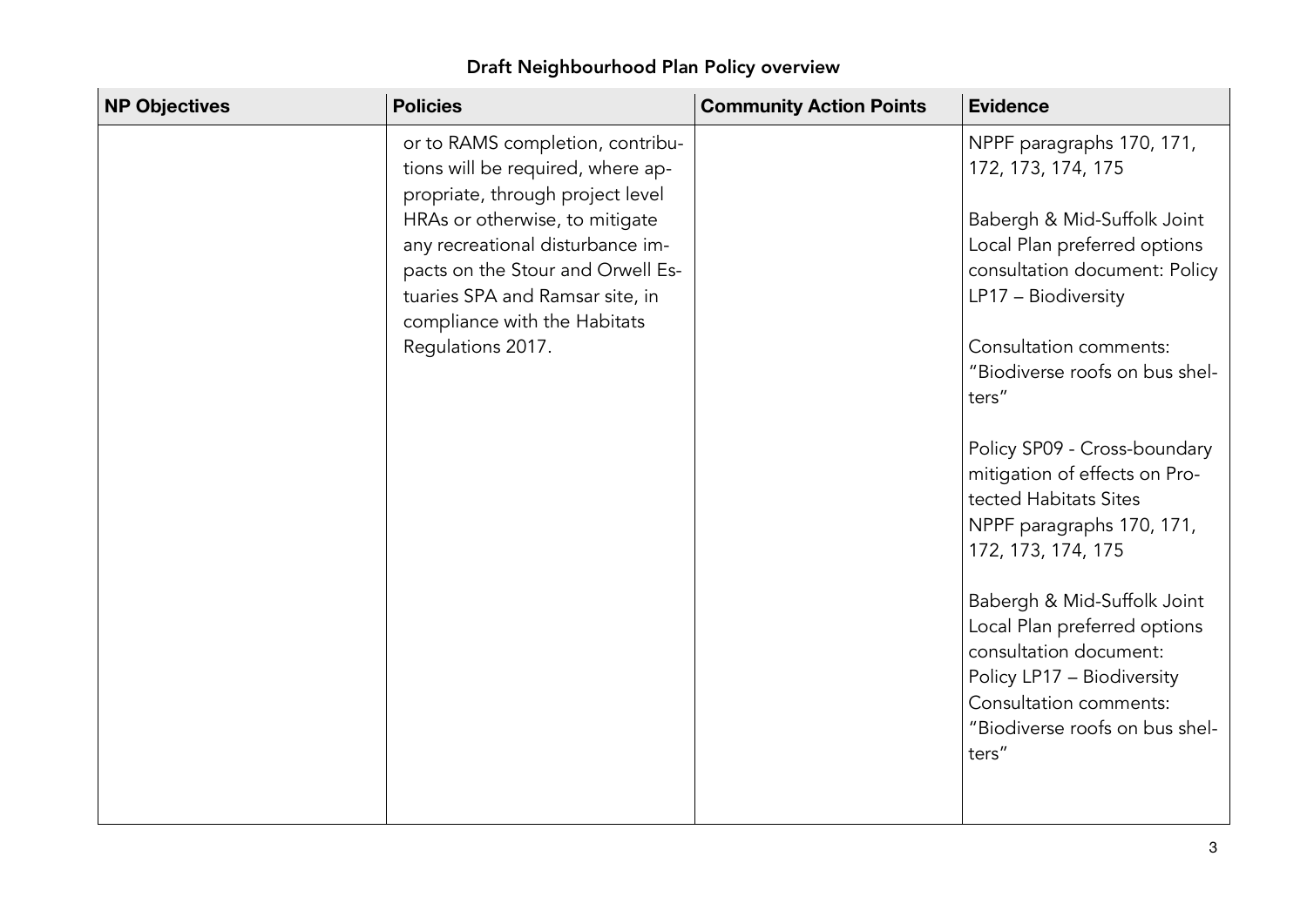| <b>NP Objectives</b> | <b>Policies</b>                                                                                                                                                                                                                                                | <b>Community Action Points</b> | <b>Evidence</b>                                                                                                                                                                                            |
|----------------------|----------------------------------------------------------------------------------------------------------------------------------------------------------------------------------------------------------------------------------------------------------------|--------------------------------|------------------------------------------------------------------------------------------------------------------------------------------------------------------------------------------------------------|
|                      | Suffolk Coast RAMS Strategy.<br>Prior to RAMS completion,<br>contributions will be required,<br>where appropriate, through<br>project level HRAs or other-<br>wise, to mitigate any recrea-<br>tional disturbance impacts on<br>the Stour and Orwell Estuaries |                                | Consultation comment:<br>"Can we find out what species<br>need encouraging in our local-<br>ity and what particular plant-<br>ing/environment would help,<br>and create such environments<br>and planting? |
|                      | SPA and<br>Ramsar site, in compliance with<br>the Habitats Regulations 2017.                                                                                                                                                                                   |                                |                                                                                                                                                                                                            |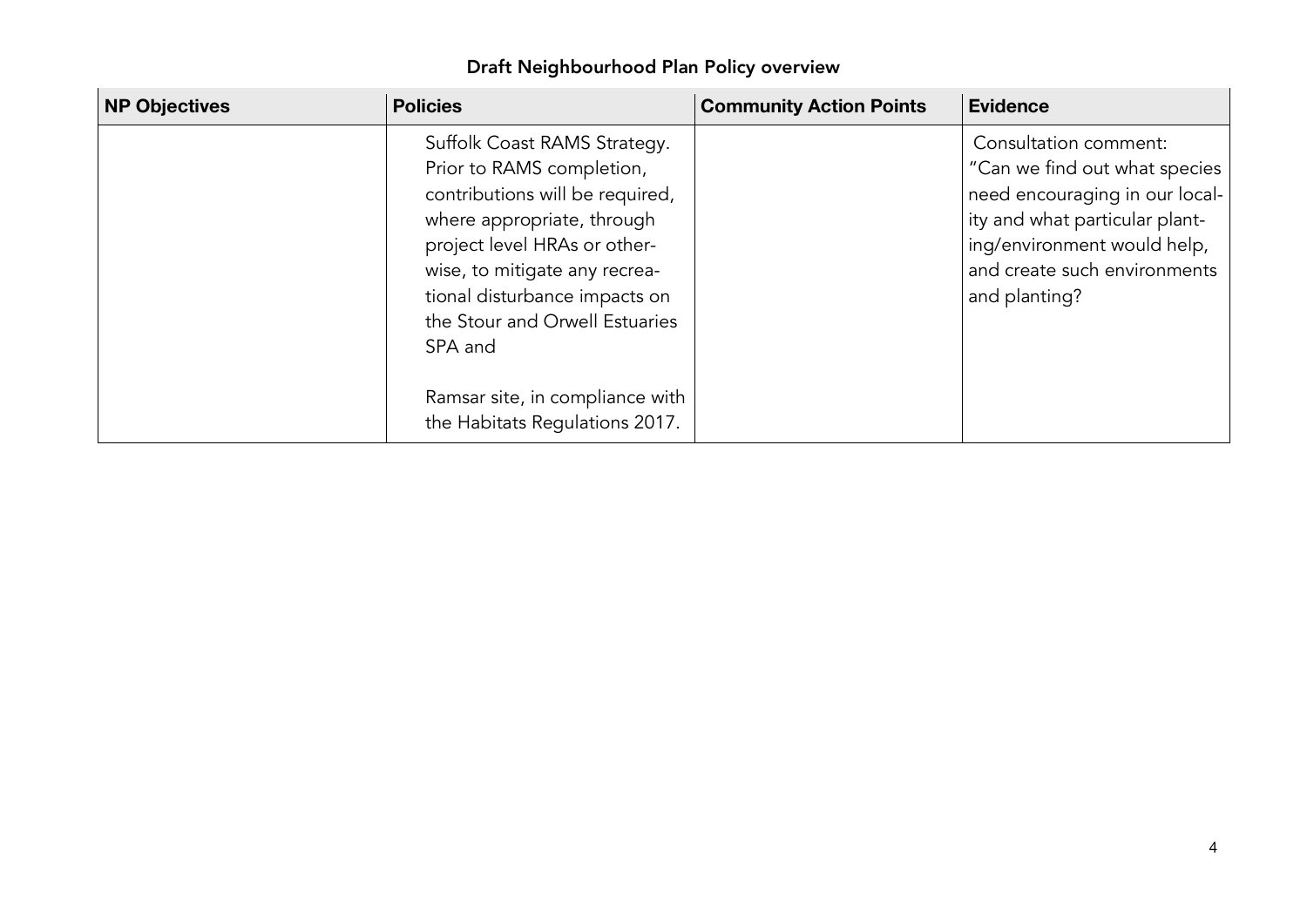| <b>NP Objectives</b> | <b>Policies</b>                                                                                                                                                                                                                                                                                                                                                                                                                                                                                                                                                                                                                                                                              | <b>Community Action Points</b>                                                                                                                                                                                                                                                                                                                                                                                                                                                                                                     | <b>Evidence</b> |
|----------------------|----------------------------------------------------------------------------------------------------------------------------------------------------------------------------------------------------------------------------------------------------------------------------------------------------------------------------------------------------------------------------------------------------------------------------------------------------------------------------------------------------------------------------------------------------------------------------------------------------------------------------------------------------------------------------------------------|------------------------------------------------------------------------------------------------------------------------------------------------------------------------------------------------------------------------------------------------------------------------------------------------------------------------------------------------------------------------------------------------------------------------------------------------------------------------------------------------------------------------------------|-----------------|
|                      | P4 Enhancing the natural envi-<br>ronment<br>Any proposals must meet with the<br>following requirements:<br>• All development proposals will be<br>expected to provide a net gain<br>for biodiversity.<br>• All new development appropri-<br>ately contributes to the creation<br>of biodiversity features through<br>the use of landscaping, building<br>and construction features and<br>sustainable drainage systems<br>$(SuDS)$ .<br>• All new developments take<br>measures to avoid or reduce ad-<br>verse impacts on existing biodi-<br>versity assets. Where adverse im-<br>pacts are unavoidable, suitable<br>measures will be required to mit-<br>igate any adverse impacts. Where | <b>CA9</b> Enhancing the country-<br>side<br>In view of the challenge of<br>climate change and the<br>threats to biodiversity, Stutton<br>shall seek to promote best<br>environmental practices by<br>working with landowners in<br>the first instance and to work<br>with other villages on the pen-<br>insula to encourage wider ac-<br>tion. If government grants are<br>made available to landowners<br>to promote such environmen-<br>tal objectives we will encour-<br>age landowners to consult<br>with the Parish Council. |                 |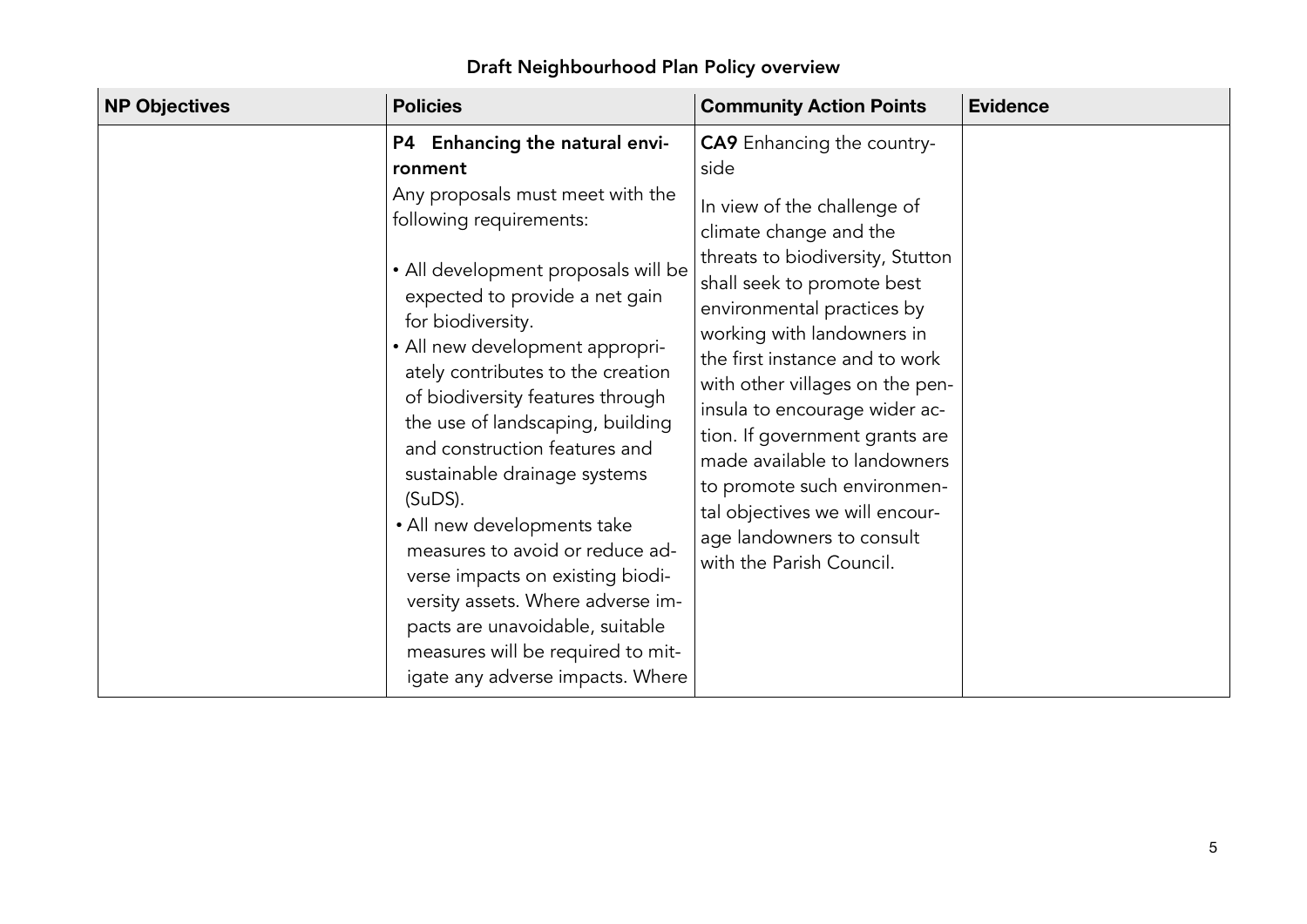| <b>NP Objectives</b> | <b>Policies</b>                                                                                                                                                                                                                                                                                                                                                                                                                                                                                        | <b>Community Action Points</b> | <b>Evidence</b> |
|----------------------|--------------------------------------------------------------------------------------------------------------------------------------------------------------------------------------------------------------------------------------------------------------------------------------------------------------------------------------------------------------------------------------------------------------------------------------------------------------------------------------------------------|--------------------------------|-----------------|
|                      | mitigation is not possible, full<br>compensatory provision should<br>be made in accordance with the<br>Mitigation Hierarchy.                                                                                                                                                                                                                                                                                                                                                                           |                                |                 |
|                      | P5 Enhancing the Suffolk Coast<br>and Heaths AONB<br>Development proposals in the<br>AONB will only be permitted<br>where they:<br>• protect or enhance the special<br>landscape qualities of the area,<br>identified in the AONB Manage-<br>ment Plan<br>• are designed and sited so as to<br>harmonise with the landscape<br>setting and take account of the<br>Village Character Assessment are<br>assessed against AONB planning<br>policy guidance, including Dark<br>Skies and Colour in Design. |                                |                 |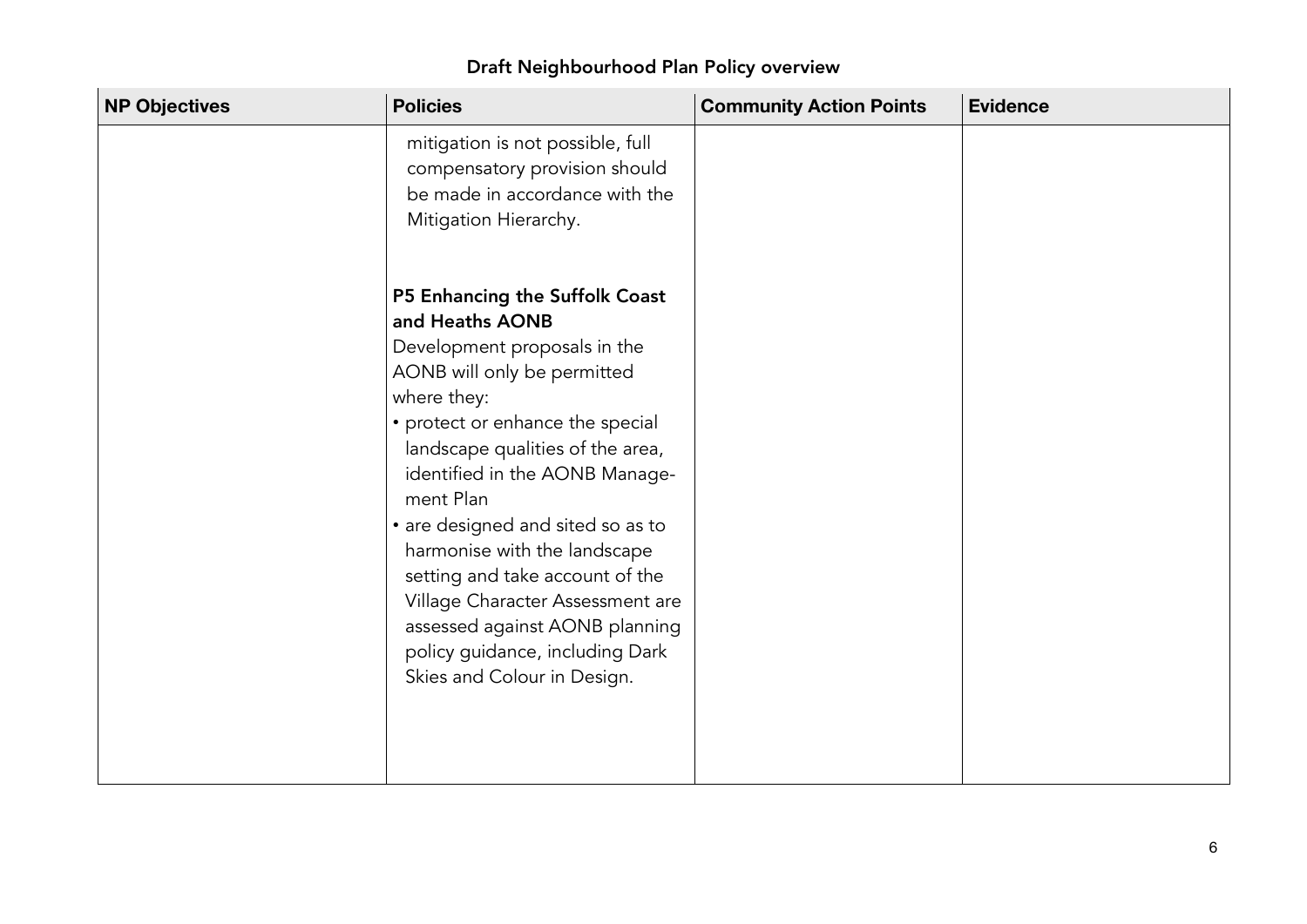| <b>NP Objectives</b>                                                                                                                                                                                                 | <b>Policies</b>                                                                                                                                                                                                                                                                                                                                                                                                                          | <b>Community Action Points</b>                                                             | <b>Evidence</b>                                                                                                                                                 |
|----------------------------------------------------------------------------------------------------------------------------------------------------------------------------------------------------------------------|------------------------------------------------------------------------------------------------------------------------------------------------------------------------------------------------------------------------------------------------------------------------------------------------------------------------------------------------------------------------------------------------------------------------------------------|--------------------------------------------------------------------------------------------|-----------------------------------------------------------------------------------------------------------------------------------------------------------------|
| To protect, improve the connec-<br>tion of, and promote the crea-<br>tion of green spaces in and<br>around the village.<br>See also: [cross-reference to<br>other relevant Policies and<br><b>Community Actions]</b> | P6 Protecting and enhancing<br><b>Green Spaces</b><br>Areas designated as Green Space<br>or of clear recreational value to the<br>community will be protected. Pro-<br>posals that improve these locations<br>will be supported.<br>Development proposals that may<br>impact them must compensate for<br>their loss with an area of similar or<br>greater size in a location that will<br>be of equal use and value to the<br>community. | <b>CA10</b> The Parish Council will<br>identify valued green spaces<br>within the village. | NPPF paragraph 99, 100, 101<br>Babergh & Mid-Suffolk Joint<br>Local Plan preferred options<br>consultation document:<br>Policy LP28 - Designated<br>Open Spaces |
| To integrate appropriate biodi-<br>versity features and minimise<br>light pollution in new develop-<br>ments.                                                                                                        | P7 Enhancing the natural envi-<br>ronment<br>All development proposals will be<br>expected to provide a net gain for<br>biodiversity.                                                                                                                                                                                                                                                                                                    |                                                                                            | NPPF paragraphs 170 to 175<br>Babergh & Mid-Suffolk Joint<br>Local Plan preferred options<br>consultation document:<br>Policy LP17 - Biodiversity               |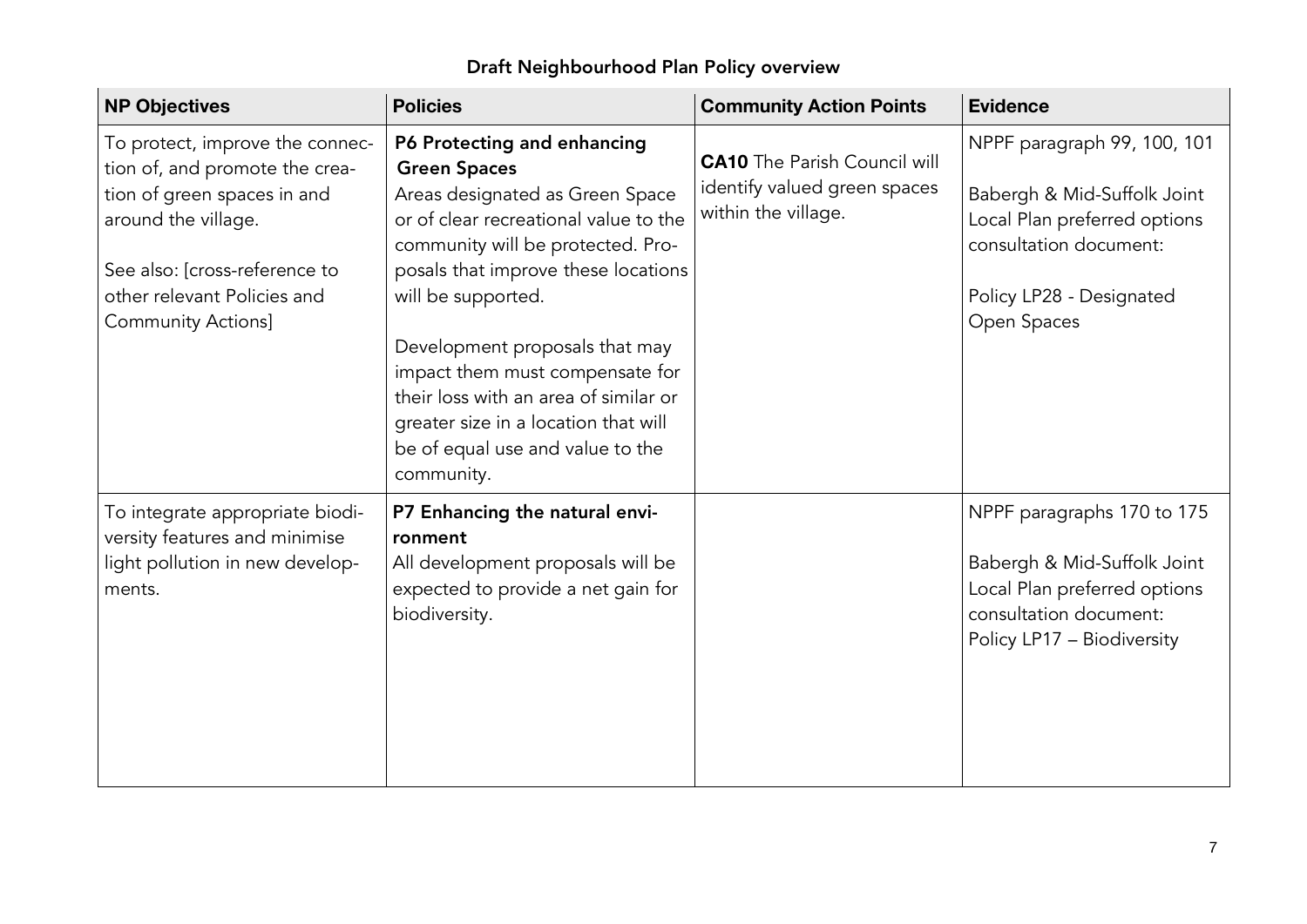| <b>NP Objectives</b>                                                                                                                                                                                                                                                                                                                                                                                                                                                                                                                                                                         | <b>Policies</b>                                                                                                                                                                                                                                                                                                                                                                                                                                                                                                                                        | <b>Community Action Points</b>                                                                                                                                                                                           | <b>Evidence</b>                                                                                                                                                                                               |
|----------------------------------------------------------------------------------------------------------------------------------------------------------------------------------------------------------------------------------------------------------------------------------------------------------------------------------------------------------------------------------------------------------------------------------------------------------------------------------------------------------------------------------------------------------------------------------------------|--------------------------------------------------------------------------------------------------------------------------------------------------------------------------------------------------------------------------------------------------------------------------------------------------------------------------------------------------------------------------------------------------------------------------------------------------------------------------------------------------------------------------------------------------------|--------------------------------------------------------------------------------------------------------------------------------------------------------------------------------------------------------------------------|---------------------------------------------------------------------------------------------------------------------------------------------------------------------------------------------------------------|
| 3. Housing                                                                                                                                                                                                                                                                                                                                                                                                                                                                                                                                                                                   |                                                                                                                                                                                                                                                                                                                                                                                                                                                                                                                                                        |                                                                                                                                                                                                                          |                                                                                                                                                                                                               |
| To provide appropriate housing<br>of good design, suitable for<br>people's changing needs over<br>their lifetimes, which respects<br>the rural character and bounda-<br>ries of the village, and which is<br>served by adequate infrastruc-<br>ture.<br>To provide affordable housing<br>(both to rent and to buy), in par-<br>ticular suitable for single people,<br>young families, and older people<br>wishing to downsize.<br>To provide housing for those<br>who wish to remain in, or move<br>back to, our village<br>To ensure a diverse de-<br>mographics amongst our com-<br>munity | P8 Location of development<br>Any new housing development<br>must be within the current (2019)<br>boundaries of the village (except<br>where Policy X applies - see below<br>All new housing development<br>should take account of, and re-<br>spect, the special landscape within<br>and surrounding the villagE<br>Development proposals in the<br>AONB will only be permitted<br>where they protect or enhance the<br>special landscape qualities of the<br>area, and are designed and sited<br>so as to harmonise with the land-<br>scape setting. | <b>CA11</b> The Parish Council will<br>welcome the opportunity to<br>work with developers at an<br>early stage to help to ensure<br>the policies contained in the<br>Neighbourhood Plan are<br>promoted and implemented. | Consultation responses:<br>- Protect village borders<br>Keep local villages sepa-<br>$\overline{\phantom{a}}$<br>rate- no urban sprawl<br>Don't want any develop-<br>ments past entrance to Al-<br>ton Water. |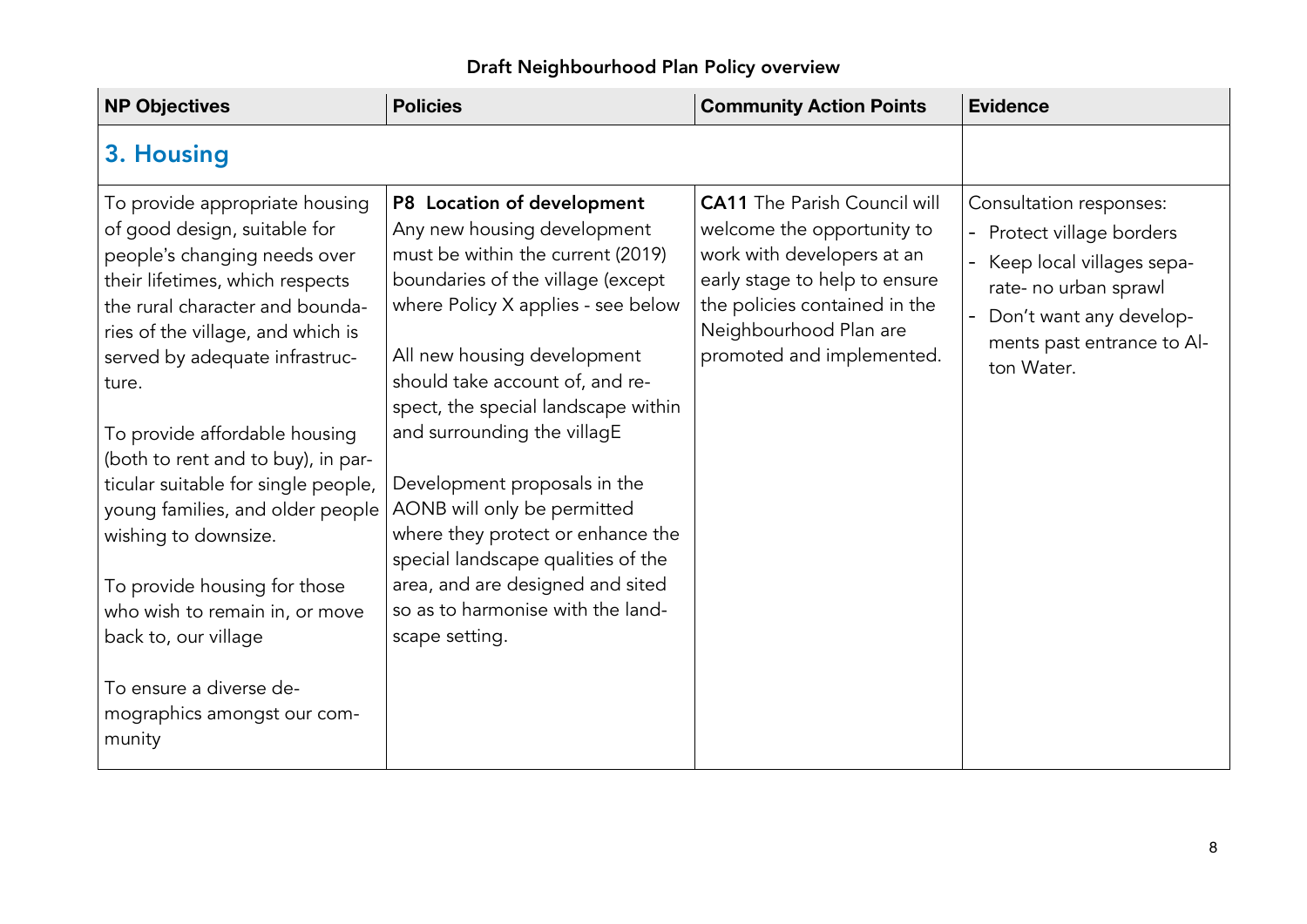| <b>NP Objectives</b> | <b>Policies</b>                                                                                                                                                                                                                                                                                                                                                                                                                                                                                                                                                                                                                                                                                                                                                                                                     | <b>Community Action Points</b> | <b>Evidence</b>                                                                                                                                                                                                                                                                                                                                                                                                                                                                                                                                                                                                                                                                                                                                                                               |
|----------------------|---------------------------------------------------------------------------------------------------------------------------------------------------------------------------------------------------------------------------------------------------------------------------------------------------------------------------------------------------------------------------------------------------------------------------------------------------------------------------------------------------------------------------------------------------------------------------------------------------------------------------------------------------------------------------------------------------------------------------------------------------------------------------------------------------------------------|--------------------------------|-----------------------------------------------------------------------------------------------------------------------------------------------------------------------------------------------------------------------------------------------------------------------------------------------------------------------------------------------------------------------------------------------------------------------------------------------------------------------------------------------------------------------------------------------------------------------------------------------------------------------------------------------------------------------------------------------------------------------------------------------------------------------------------------------|
|                      | P9 General principles for devel-<br>opment<br>New development must preserve<br>and enhance the character and ap-<br>pearance of the village and its<br>AONB setting for the enjoyment of<br>future generations<br>All new housing development must<br>ensure that an appropriate level of<br>services, facilities, and infrastruc-<br>ture are available, or provided, to<br>serve the proposed development.<br>Housing development must con-<br>tribute to meeting the existing and<br>future needs as established by the<br>Housing Needs Survey and other<br>local evidence. New housing must<br>reflect the need for affordable two<br>and three bedroom homes for so-<br>cial rent or shared ownership, and<br>for single storey homes for older<br>people wishing to downsize.<br>Housing development must be |                                | Consultation responses:<br>E.g. "More housing is a good<br>plan as long as it is small and<br>affordable, predominantly for<br>elderly downsizing and young<br>people trying to get onto the<br>property ladder. However a<br>smallish amount is key so as<br>not to destroy the lovely<br>spaces of nature and envi-<br>ronment we have in this lovely<br>village."<br>"Fully recognise the need for<br>additional housing. However<br>too much expansion creates<br>larger pressure on local infra-<br>structure: country lanes,<br>schools, doctors - difficult<br>enough to get appointments<br>as it is. Expansion must come<br>at the same time as broaden-<br>ing the local infrastructure."<br><b>Community Action Suffolk:</b><br>Stutton Housing Survey Re-<br>port, September 2019 |
|                      | without detrimental impact to the                                                                                                                                                                                                                                                                                                                                                                                                                                                                                                                                                                                                                                                                                                                                                                                   |                                |                                                                                                                                                                                                                                                                                                                                                                                                                                                                                                                                                                                                                                                                                                                                                                                               |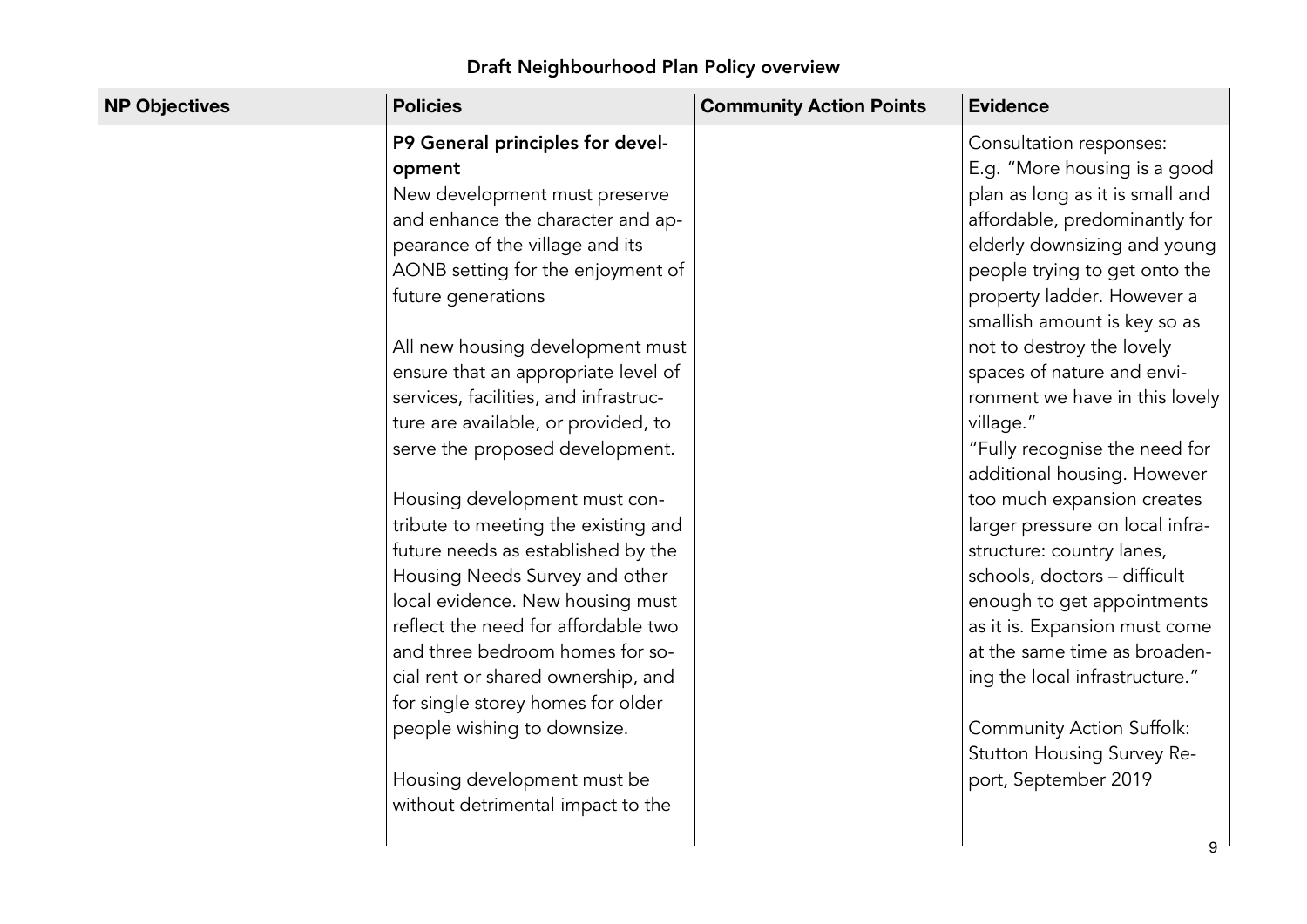| <b>NP Objectives</b> | <b>Policies</b>                                                                                                                                                                                                                                                                                                                                                                                                                                                                                                                                    | <b>Community Action Points</b> | <b>Evidence</b>                                                                                                                                                                                                   |
|----------------------|----------------------------------------------------------------------------------------------------------------------------------------------------------------------------------------------------------------------------------------------------------------------------------------------------------------------------------------------------------------------------------------------------------------------------------------------------------------------------------------------------------------------------------------------------|--------------------------------|-------------------------------------------------------------------------------------------------------------------------------------------------------------------------------------------------------------------|
|                      | P9 General principles for devel-<br>opment contd.<br>amenities of adjoining occupiers by<br>reason of loss of light, overlooking,<br>or overbearing impact.<br>Housing development must incor-<br>porate off road parking within the<br>development.                                                                                                                                                                                                                                                                                               |                                |                                                                                                                                                                                                                   |
|                      | <b>P10 Housing Mix</b><br>New development should favour<br>smaller dwellings reflecting the<br>need for affordable two and three<br>bedroom homes to rent or buy. It<br>should aim to meet the established<br>need amongst single people, cou-<br>ples and young families and for<br>single storey homes suitable for<br>older people wishing to downsize.<br>Developments of between four and<br>eight new homes should provide a<br>mix comprising predominantly one<br>to three bedroom dwellings, in ac-<br>cordance with the principle above. |                                | <b>Community Action Suffolk:</b><br>Stutton Housing Survey Re-<br>port, September 2019<br>Consultation responses: wide-<br>spread support for homes<br>suitable for single people,<br>couples and young families. |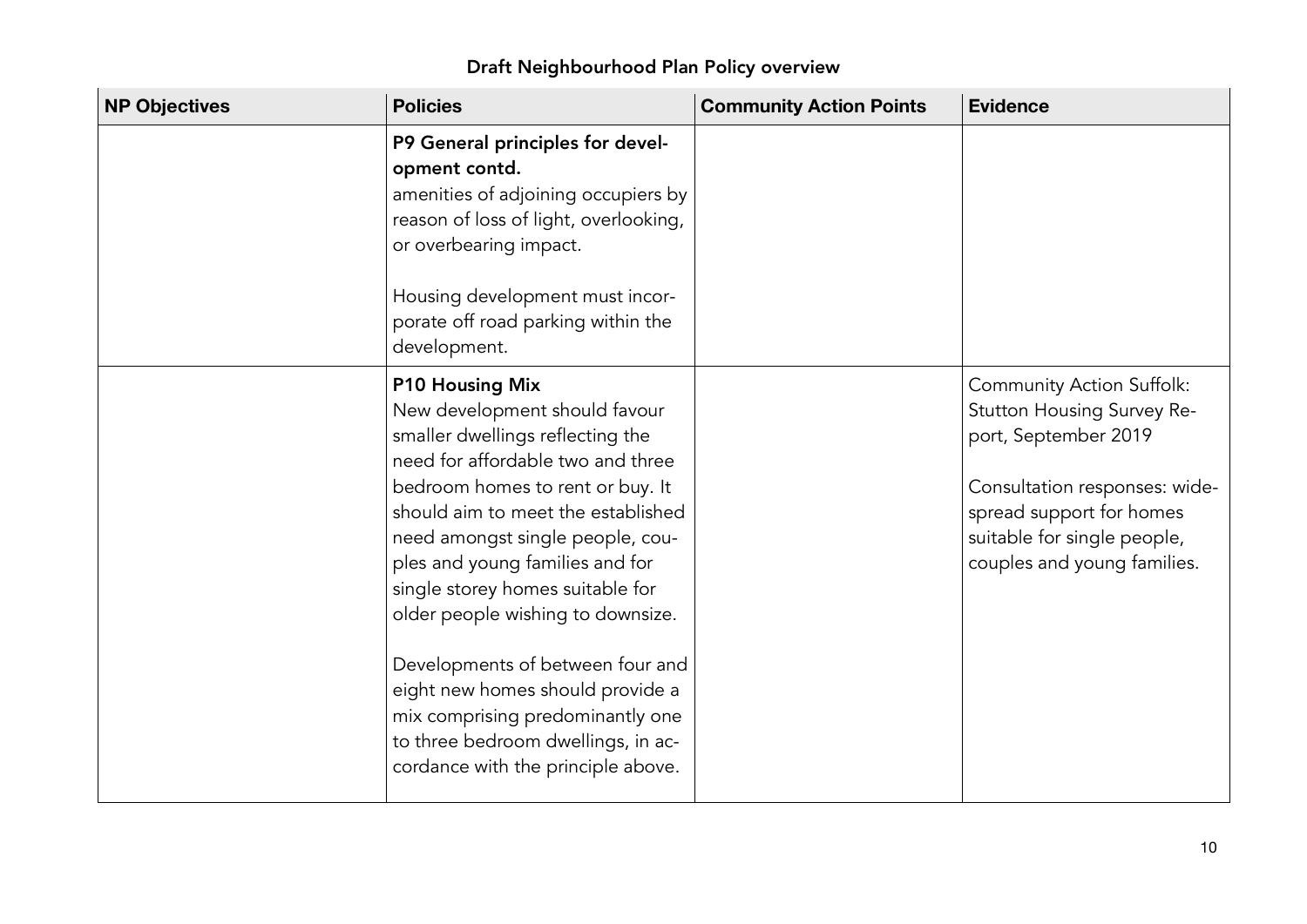۰

| <b>NP Objectives</b> | <b>Policies</b>                       | <b>Community Action Points</b>      | <b>Evidence</b>               |
|----------------------|---------------------------------------|-------------------------------------|-------------------------------|
|                      | P11 Affordable Housing                |                                     | Joint Local Plan: LP07        |
|                      | Proposals for new residential de-     |                                     |                               |
|                      | velopment of 11 units or more in      |                                     | Consultation responses: wide- |
|                      | Stutton must include 35% of af-       |                                     | spread support for affordable |
|                      | fordable housing in accordance        |                                     | housing.                      |
|                      | with the policies set out in the Lo-  |                                     |                               |
|                      | cal Plan.                             |                                     | "There isn't enough afforda-  |
|                      | Any affordable housing must:          |                                     | ble housing for young peo-    |
|                      | • be of a size and type which meets   |                                     | ple".                         |
|                      | the requirements of those in          |                                     |                               |
|                      | housing need                          |                                     |                               |
|                      | • be indistinguishable in appear-     |                                     |                               |
|                      | ance from the market housing on       |                                     |                               |
|                      | site                                  |                                     |                               |
|                      | • be distributed evenly across the    |                                     |                               |
|                      | site                                  |                                     |                               |
|                      | • initially be offered to people with | <b>CA12</b> The Parish Council will |                               |
|                      | a strong local connection to the      | explore the possibility of a        |                               |
|                      | village and whose needs are not       | Community Land Trust to pro-        |                               |
|                      | met by open market housing.           | vide affordable housing within      |                               |
|                      |                                       | the village.                        |                               |
|                      | Affordable housing will be sup-       |                                     |                               |
|                      | ported on Rural Exception Sites for   |                                     |                               |
|                      | small scale developments, provid-     |                                     |                               |
|                      | ed that the housing:                  |                                     |                               |
|                      | · always remains affordable           |                                     |                               |
|                      |                                       |                                     |                               |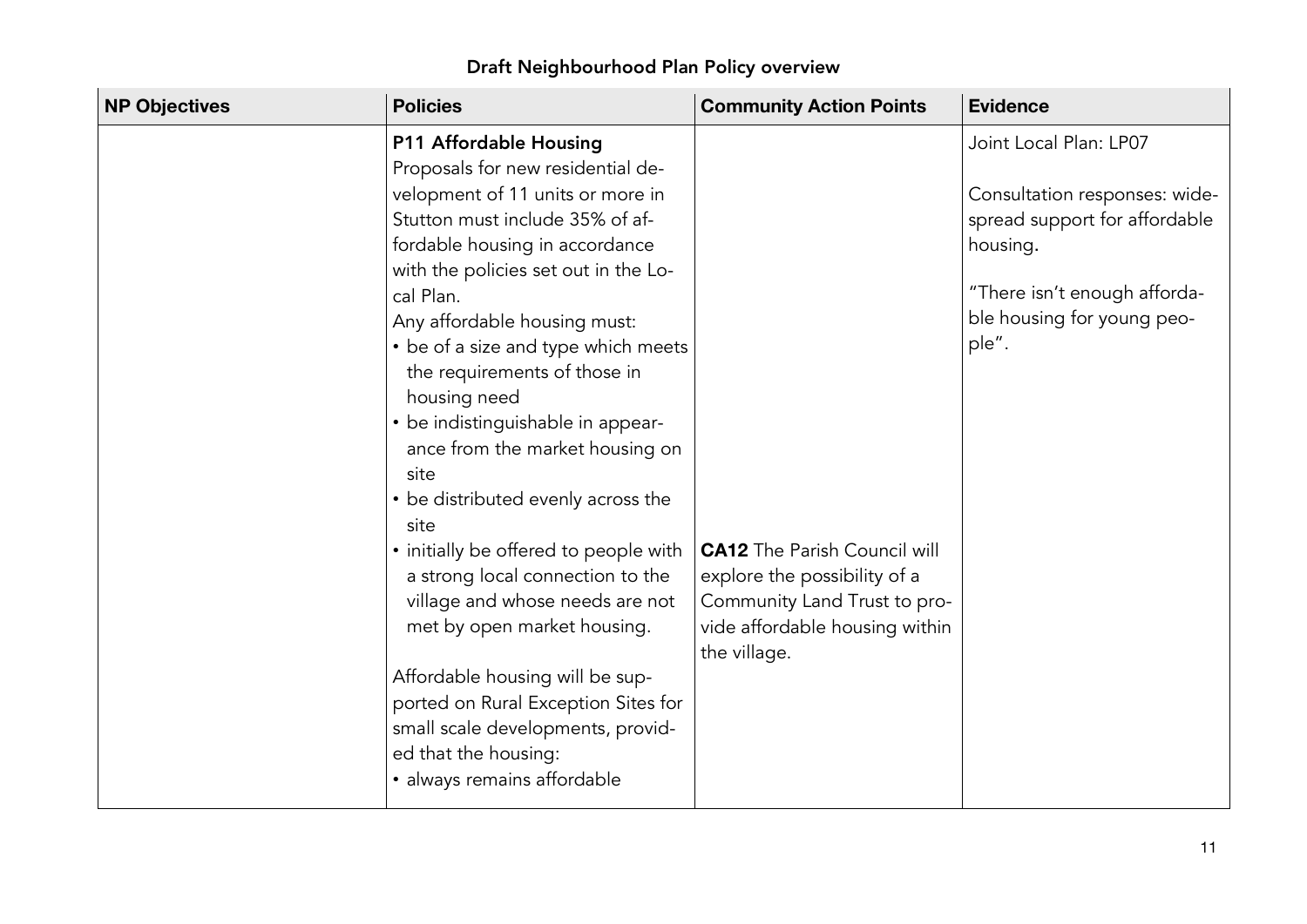| <b>NP Objectives</b> | <b>Policies</b>                                                                                                                                                                                                                                                                                                                                                                                                                                                                                                                                                                                                                                                                                                                                                                     | <b>Community Action Points</b> | <b>Evidence</b> |
|----------------------|-------------------------------------------------------------------------------------------------------------------------------------------------------------------------------------------------------------------------------------------------------------------------------------------------------------------------------------------------------------------------------------------------------------------------------------------------------------------------------------------------------------------------------------------------------------------------------------------------------------------------------------------------------------------------------------------------------------------------------------------------------------------------------------|--------------------------------|-----------------|
|                      | P11 Affordable Housing cont'd<br>• is for people in housing need<br>who are unable to buy or rent<br>properties within the area at<br>open-market prices<br>• is offered in the first instance to<br>people with a strong local con-<br>nection and thereafter to people<br>registered on Home choice who<br>are in housing need according to<br>Babergh District Council's Alloca-<br>tions Policy.<br>These restrictions must be deliv-<br>ered through a legal agreement<br>attached to the planning consent<br>for the housing development.<br>A strong local connection means<br>an applicant(s):<br>• who is currently resident here<br>• whose parents or children are liv-<br>ing here<br>• who wish to return to the village<br>having lived away for a period of<br>time. |                                |                 |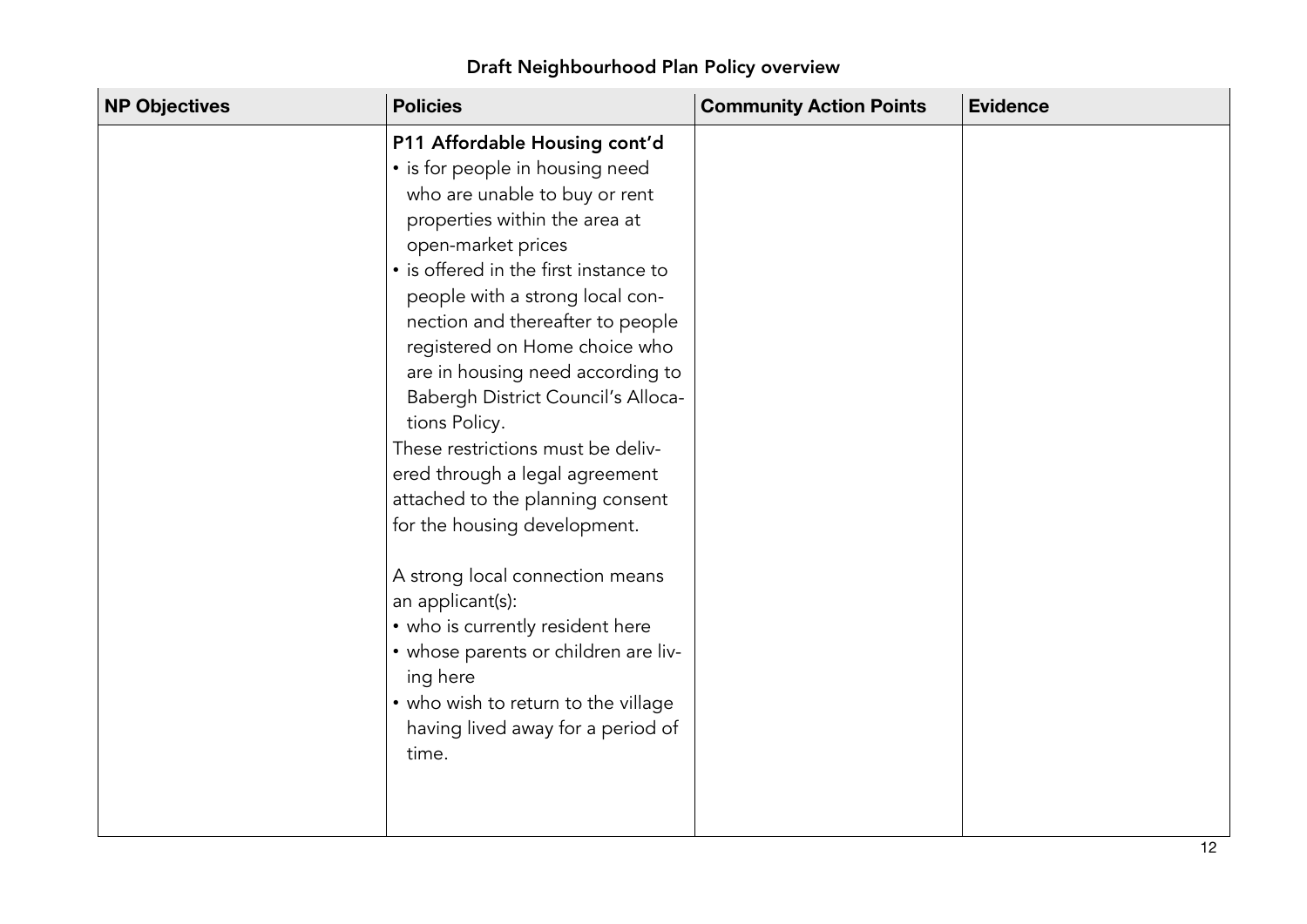| <b>NP Objectives</b> | <b>Policies</b>                                                                                                                                                                                                                                                                                                                                                                 | <b>Community Action Points</b> | <b>Evidence</b>                                                                                                                                                                                                                                                                                                                                 |
|----------------------|---------------------------------------------------------------------------------------------------------------------------------------------------------------------------------------------------------------------------------------------------------------------------------------------------------------------------------------------------------------------------------|--------------------------------|-------------------------------------------------------------------------------------------------------------------------------------------------------------------------------------------------------------------------------------------------------------------------------------------------------------------------------------------------|
|                      | P12 Accessible and adaptable<br>homes<br>Any new housing development<br>must meet the M4(2) standards for<br>accessible and adaptable homes.<br>Any new development of 10 or<br>more homes must provide 10% to<br>M4(3) standard for wheelchair ac-<br>cessible homes                                                                                                           |                                | The UK government has an-<br>nounced its intention to con-<br>sult on on making Part M4(2) a<br>requirement for all new dwell-<br>ings, instead of the current<br>Part M4(1) building regulation.<br>"There isn't enough housing<br>suitable for elderly/disabled<br>people".<br>"We need housing suitable for<br>older people to downsize to". |
|                      | P13 Design and aesthetics<br>We welcome new development<br>which:<br>• complement and enhance the<br>local character of the area as evi-<br>denced in the Village Character<br>Assessment. Proposals should<br>show clearly how the scale, mass,<br>density, layout and design of the<br>site, building or extension fits in<br>with the character of the sur-<br>rounding area |                                | Consultation responses:<br>E.g.<br>"If we must have more hous-<br>ing it should meld in with the<br>other buildings in the vernacu-<br>lar style."<br>"More innovation of design is<br>necessary to incorporate<br>shared housing, living roofs<br>etc"                                                                                         |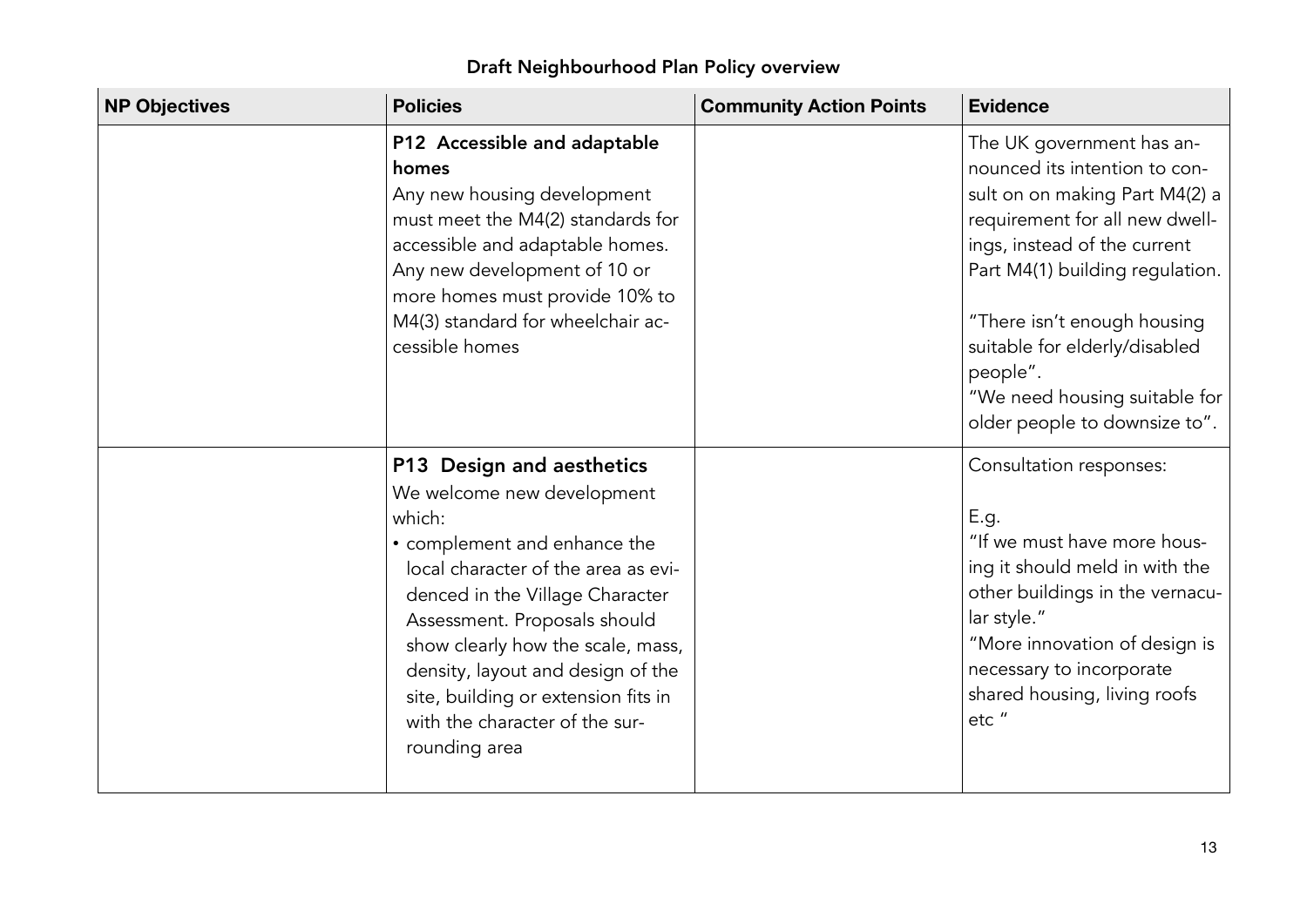| Draft Neighbourhood Plan Policy overview |
|------------------------------------------|
|------------------------------------------|

| <b>NP Objectives</b> | <b>Policies</b>                                                                                                                                                                                                                                                                                                                                                                                                                                                                                                                          | <b>Community Action Points</b> | <b>Evidence</b> |
|----------------------|------------------------------------------------------------------------------------------------------------------------------------------------------------------------------------------------------------------------------------------------------------------------------------------------------------------------------------------------------------------------------------------------------------------------------------------------------------------------------------------------------------------------------------------|--------------------------------|-----------------|
|                      | -designs within the proposed<br>development must demonstrate<br>how they enhance the character<br>of the village and the immediate<br>area they are located within - in-<br>clude innovative and modern de-<br>sign features which add to the<br>character of the area.<br>- where appropriate:<br>· give due respect to traditional<br>scale, form and materials, as well<br>as traditional techniques and de-<br>tailing<br>• retain and preserve thatch and<br>pargeting<br>• respect historic plot boundaries<br>and enclosure walls |                                |                 |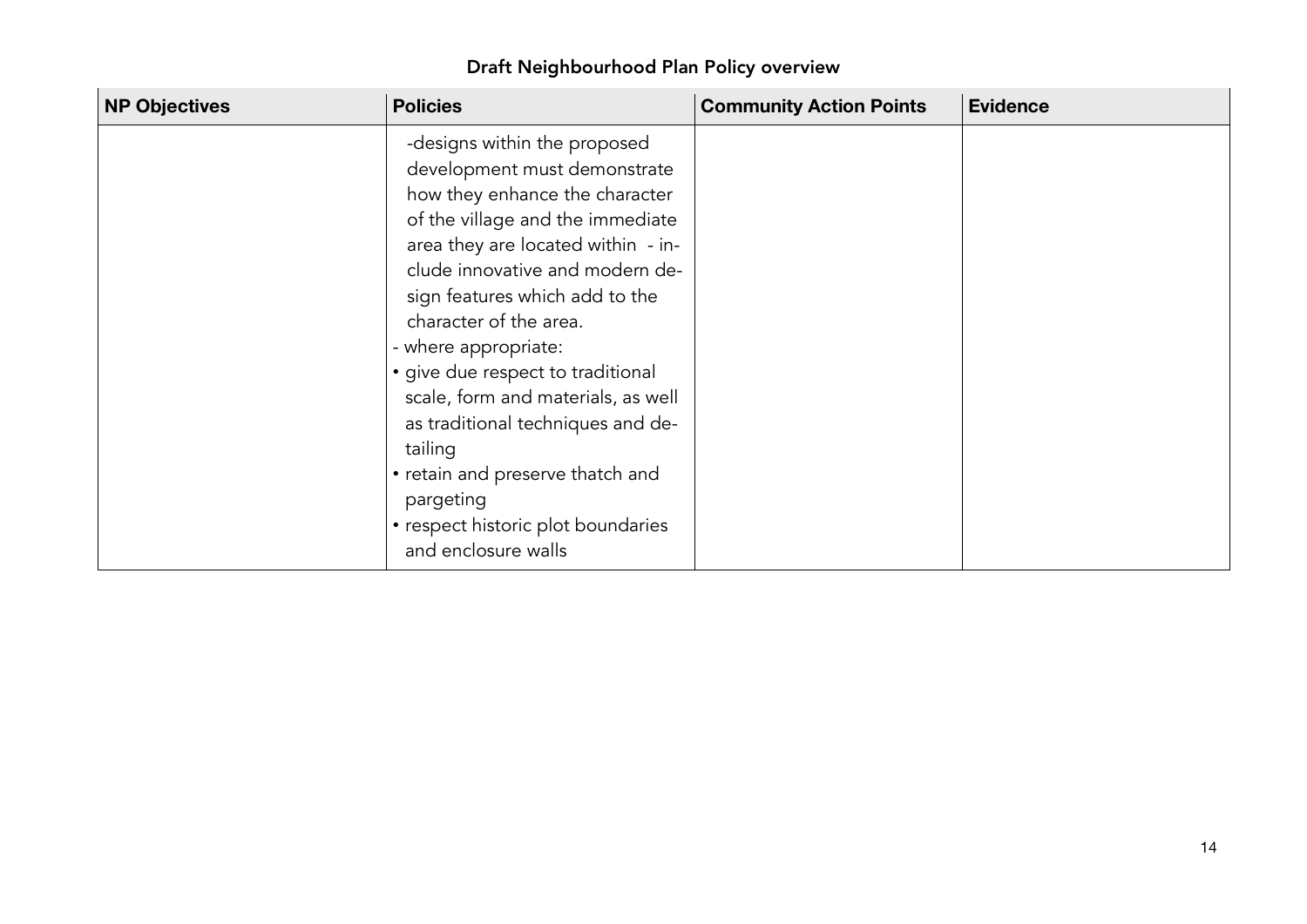|  |  | Draft Neighbourhood Plan Policy overview |
|--|--|------------------------------------------|
|  |  |                                          |

۰

| <b>NP Objectives</b><br><b>Policies</b> |                                                                                                                                                                                                                                                                                                                                                                                                                                                                                                                                                                                                                                                                                                           | <b>Community Action Points</b> | <b>Evidence</b> |
|-----------------------------------------|-----------------------------------------------------------------------------------------------------------------------------------------------------------------------------------------------------------------------------------------------------------------------------------------------------------------------------------------------------------------------------------------------------------------------------------------------------------------------------------------------------------------------------------------------------------------------------------------------------------------------------------------------------------------------------------------------------------|--------------------------------|-----------------|
| vant:                                   | P14 Amenity<br>All new development must satisfy<br>all of the following wherever rele-<br>• result in no significant adverse<br>impact on the amenities of<br>neighbours by reason of noise,<br>odour and light.<br>• light pollution in particular is to<br>be minimised wherever possible<br>and security lighting, if required,<br>must be appropriate, unobtrusive<br>and energy efficient.<br>• groups of houses shall include<br>communal green spaces of suffi-<br>cient size for children to play<br>freely, with added security pro-<br>vided by adjacent housing over-<br>looking the green space.<br>• provide sufficient private external<br>amenity space, refuse and recy-<br>cling storage |                                |                 |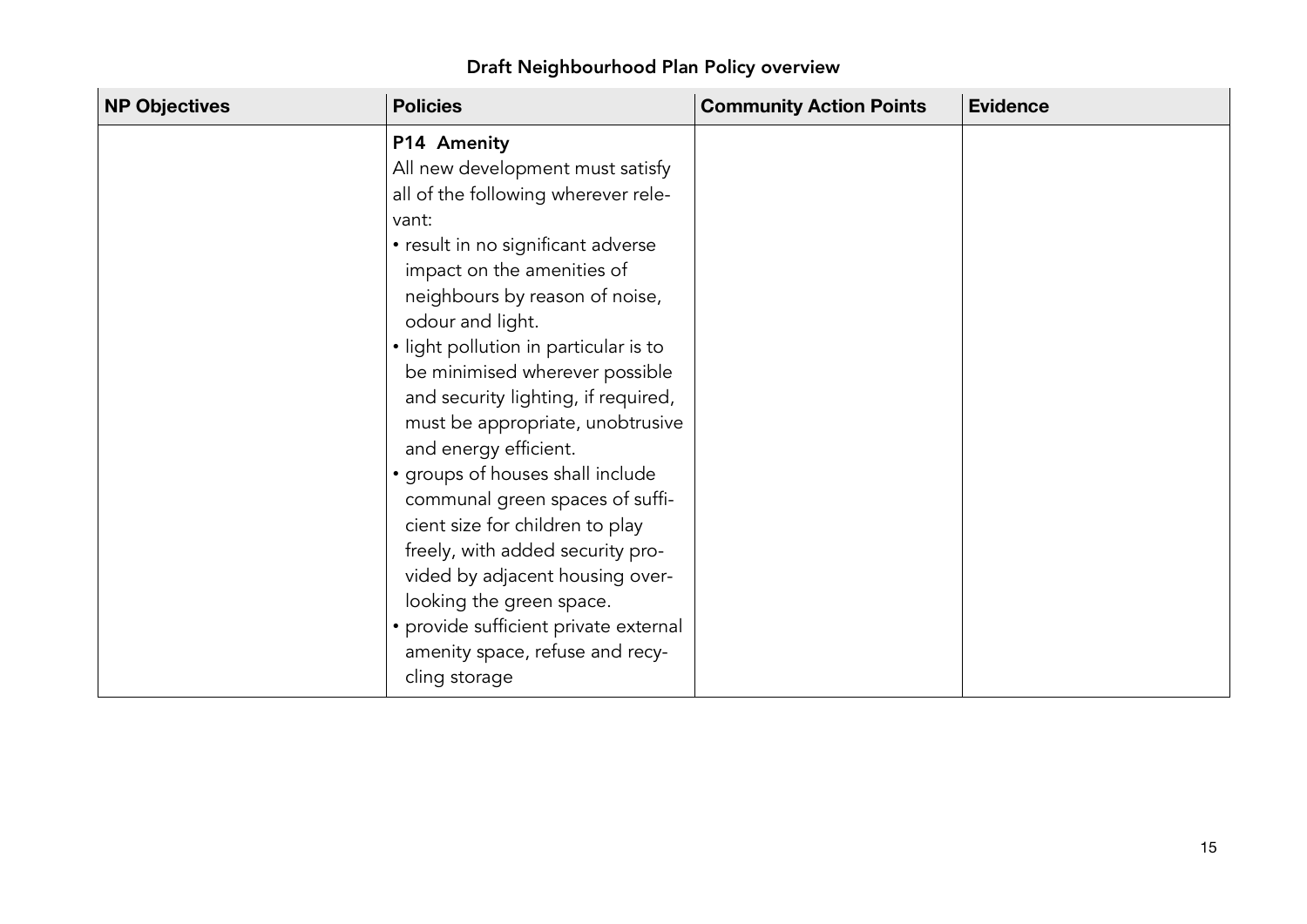| <b>NP Objectives</b> | <b>Policies</b>                                                                                                                                                                                                                                                                                                                                                                                                                                                                                                                                            | <b>Community Action Points</b> | <b>Evidence</b> |
|----------------------|------------------------------------------------------------------------------------------------------------------------------------------------------------------------------------------------------------------------------------------------------------------------------------------------------------------------------------------------------------------------------------------------------------------------------------------------------------------------------------------------------------------------------------------------------------|--------------------------------|-----------------|
|                      | • comply with Suffolk Parking<br>Guidance regarding numbers,<br>size and design of parking provi-<br>sion. All parking provision should<br>use permeable surfaces.<br>• each dwelling must have the<br>ducting in place to allow a suita-<br>ble wattage wall charging unit to<br>be installed and connected to a<br>suitable household consumer<br>unit, that has the capacity to<br>charge an electric vehicle and run<br>other household electrical appli-<br>ances when required by the resi-<br>dent<br>• have provision for fast internet<br>access. |                                |                 |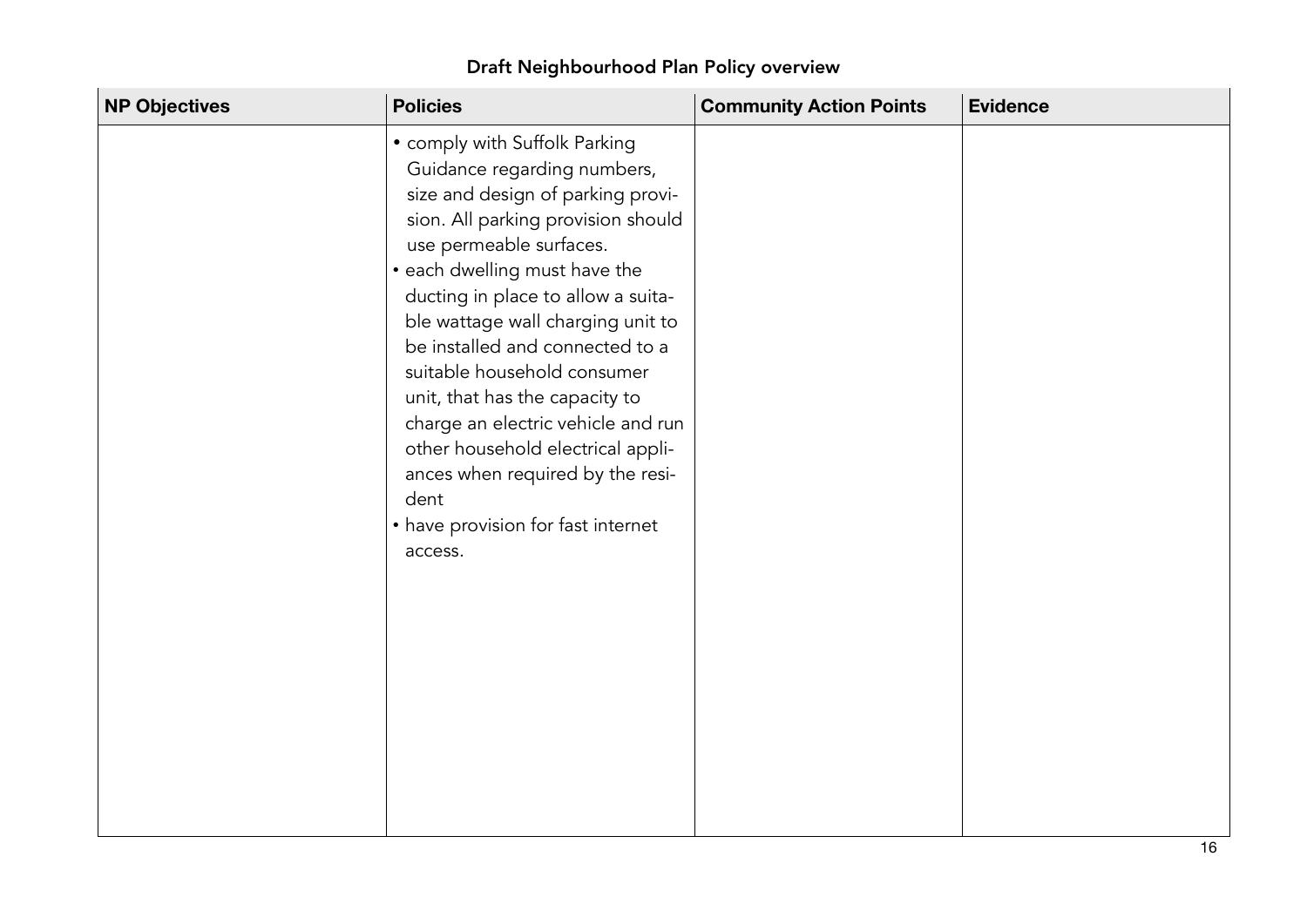| <b>NP Objectives</b>                                                                                                                                                                                  | <b>Policies</b>                                                                                                                                                                                                                                                                                                                                              | <b>Community Action Points</b>                                                                                                                                                                                                                                                                                          | <b>Evidence</b>                                                                                                                                                                                                                                                                                                                                 |  |  |
|-------------------------------------------------------------------------------------------------------------------------------------------------------------------------------------------------------|--------------------------------------------------------------------------------------------------------------------------------------------------------------------------------------------------------------------------------------------------------------------------------------------------------------------------------------------------------------|-------------------------------------------------------------------------------------------------------------------------------------------------------------------------------------------------------------------------------------------------------------------------------------------------------------------------|-------------------------------------------------------------------------------------------------------------------------------------------------------------------------------------------------------------------------------------------------------------------------------------------------------------------------------------------------|--|--|
| 4. Community, Recreation and Wellbeing                                                                                                                                                                |                                                                                                                                                                                                                                                                                                                                                              |                                                                                                                                                                                                                                                                                                                         |                                                                                                                                                                                                                                                                                                                                                 |  |  |
| To support access to the natural<br>environment<br>To support and create spaces for<br>shared recreation                                                                                              | P15 Protecting and enhancing<br><b>Green Spaces and Recreation</b><br>spaces<br>Areas designated as Green Space<br>or of clear recreational value to the<br>community will be protected. Pro-<br>posals that improve these locations<br>will be supported.                                                                                                   | (See CA10 - The Parish Coun-<br>cil will identify valued green<br>spaces within the village)                                                                                                                                                                                                                            | PPG17: Planning for Open<br>Space, Sport and Recrea-<br>tion "ensure that the needs<br>of local communities are<br>known in order to effective-<br>ly plan for open space,<br>sport and recreation.<br>Consultation: residents say<br>access to the green spaces is<br>important for wellbeing                                                  |  |  |
| To sustain and grow a vibrant<br>community life in the village<br>across a range of interests, ages<br>and needs<br>To sustain and build existing fa-<br>cilities, organisations and activi-<br>ties; | <b>P16 Public Houses</b><br>Where applications for a change of<br>use or redevelopment of a public<br>house are received, supporting ev-<br>idence regarding its viability and<br>marketing will be required to<br>demonstrate:<br>• a comprehensive and sustained<br>marketing campaign has been<br>undertaken for a period of at<br>least 12 months before | CA13 New village charity<br>Set up a new charity and<br>new structure to support<br>existing activity and devel-<br>op new. This will encom-<br>pass Community Council<br>and Community Hall - plus<br>new committees/working<br>parties/action groups with<br>the potential to encourage<br>community action projects. | Local Plan 8.3<br>• The provision and retention<br>of recreation and leisure fa-<br>cilities has increasing im-<br>portance as a result of atti-<br>tudes to healthy living, more<br>leisure time and active partic-<br>ipation. There is, therefore, a<br>need to safeguard existing<br>facilities and make good rec-<br>ognised deficiencies. |  |  |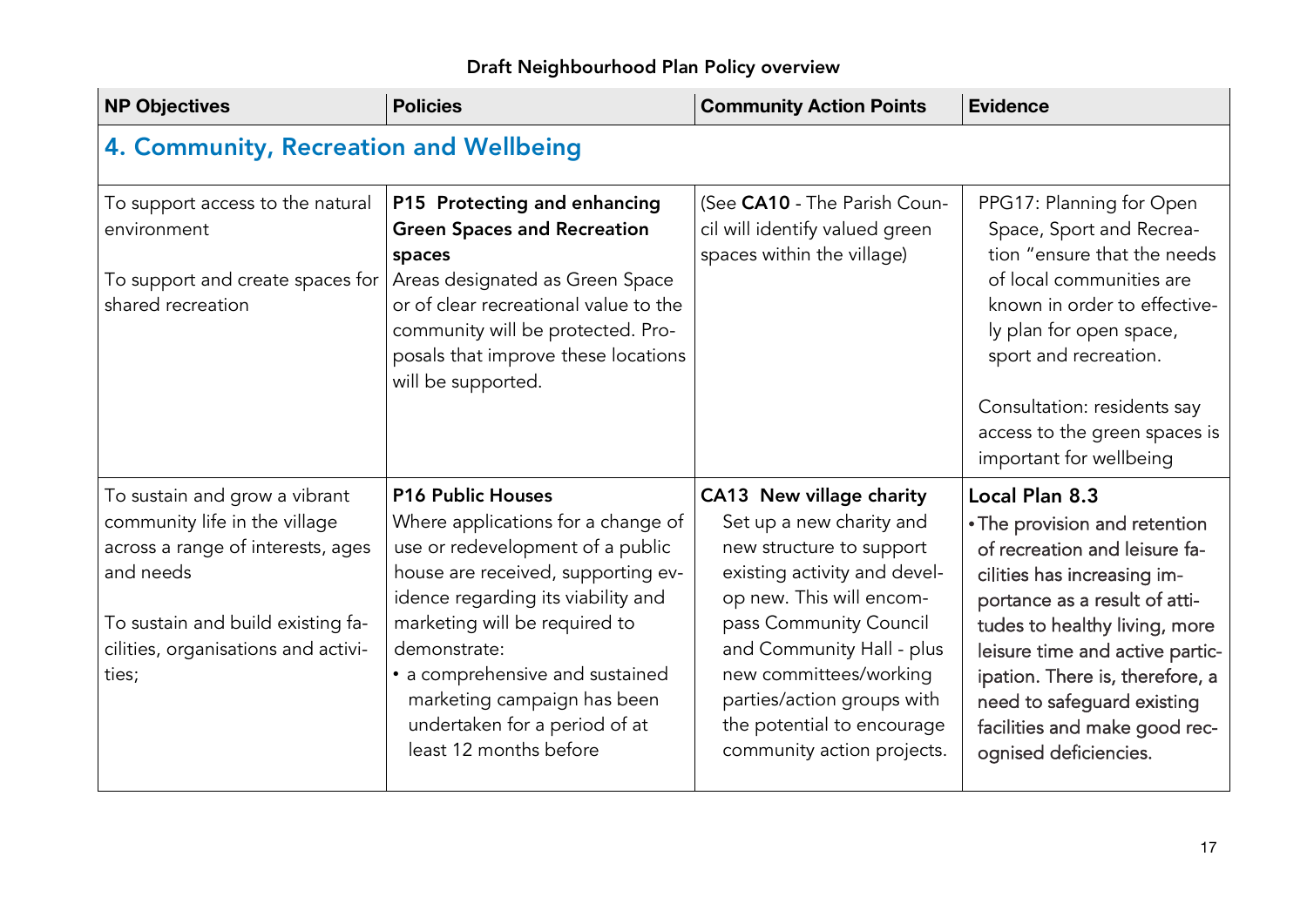| <b>NP Objectives</b>                                                                                                                                                                                                                                                               | <b>Policies</b>                                                                                                                                                                                                                                                                                                                                                                                                                                                                                                                                                                                                     | <b>Community Action Points</b> | <b>Evidence</b> |
|------------------------------------------------------------------------------------------------------------------------------------------------------------------------------------------------------------------------------------------------------------------------------------|---------------------------------------------------------------------------------------------------------------------------------------------------------------------------------------------------------------------------------------------------------------------------------------------------------------------------------------------------------------------------------------------------------------------------------------------------------------------------------------------------------------------------------------------------------------------------------------------------------------------|--------------------------------|-----------------|
| To grow new community activity<br>that specifically addresses barri-<br>ers to wellbeing; and ensure the<br>potential for young people to<br>have a bigger stake in the village<br>To encourage and support more<br>people to get involved in creat-<br>ing this vibrant community | submission of the planning ap-<br>plication, offering the public<br>house for sale as a going con-<br>cern and based on a realistic<br>valuation of the premises;<br>• if marketing is based wholly or<br>partly on an alternative com-<br>munity or employment use,<br>there must be prior discussion<br>with the Local Planning Authori-<br>ty on the principle of the pro-<br>posal.<br>• an appraisal, such as the CAM-<br>RA Public House Viability Test,<br>has been carried out to assess<br>the viability of the business and<br>demonstrate that the public<br>house is no longer economical-<br>ly viable |                                |                 |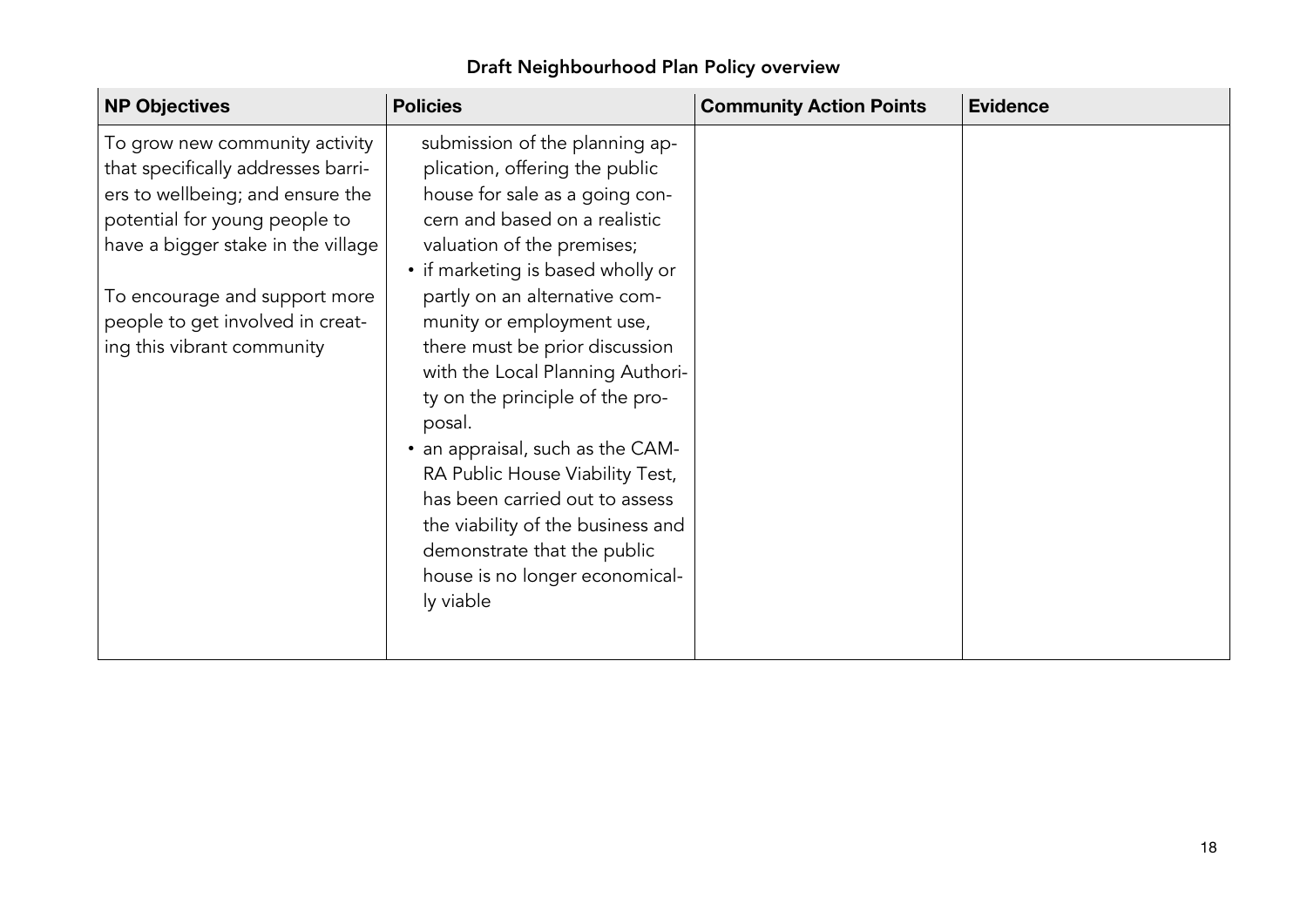| Draft Neighbourhood Plan Policy overview |  |
|------------------------------------------|--|
|                                          |  |

| <b>NP Objectives</b> | <b>Policies</b>                                                                                                                                                                                                                                       | <b>Community Action Points</b>                                                                                                                                                                                                     | <b>Evidence</b>                                                                                                                                                                                                                                                              |
|----------------------|-------------------------------------------------------------------------------------------------------------------------------------------------------------------------------------------------------------------------------------------------------|------------------------------------------------------------------------------------------------------------------------------------------------------------------------------------------------------------------------------------|------------------------------------------------------------------------------------------------------------------------------------------------------------------------------------------------------------------------------------------------------------------------------|
|                      | <b>Community Assets</b><br><b>P17</b><br>Development proposals should not<br>lead to the loss of a community as-<br>set or loss of value to the commu-<br>nity.                                                                                       | <b>CA14 Village Hall Develop-</b><br>ment<br>Update the village hall to<br>support existing and new<br>activity better, and create<br>the potential to generate<br>income for the upkeep of<br>the hall as a village re-<br>source | Local Plan 8.3<br>• The provision and retention<br>of recreation and leisure fa-<br>cilities has increasing im-<br>portance as a result of atti-<br>tudes to healthy living, more<br>leisure time and active partic-<br>ipation. There is, therefore, a<br>need to safeguard |
|                      | P18 Where a proposal makes pro-<br>vision for new community assets it<br>will be looked upon favourably -<br>providing it is sympathetic with the<br>rural nature of the village, and is in<br>accordance with the Neighbour-<br>hood Plan as a whole | <b>CA15 Eco Village project</b><br>Develop an initiative that<br>enables and supports<br>people and organisations<br>in the village to work to-<br>gether to address climate<br>emergency                                          | existing facilities and make<br>good recognised deficiencies.                                                                                                                                                                                                                |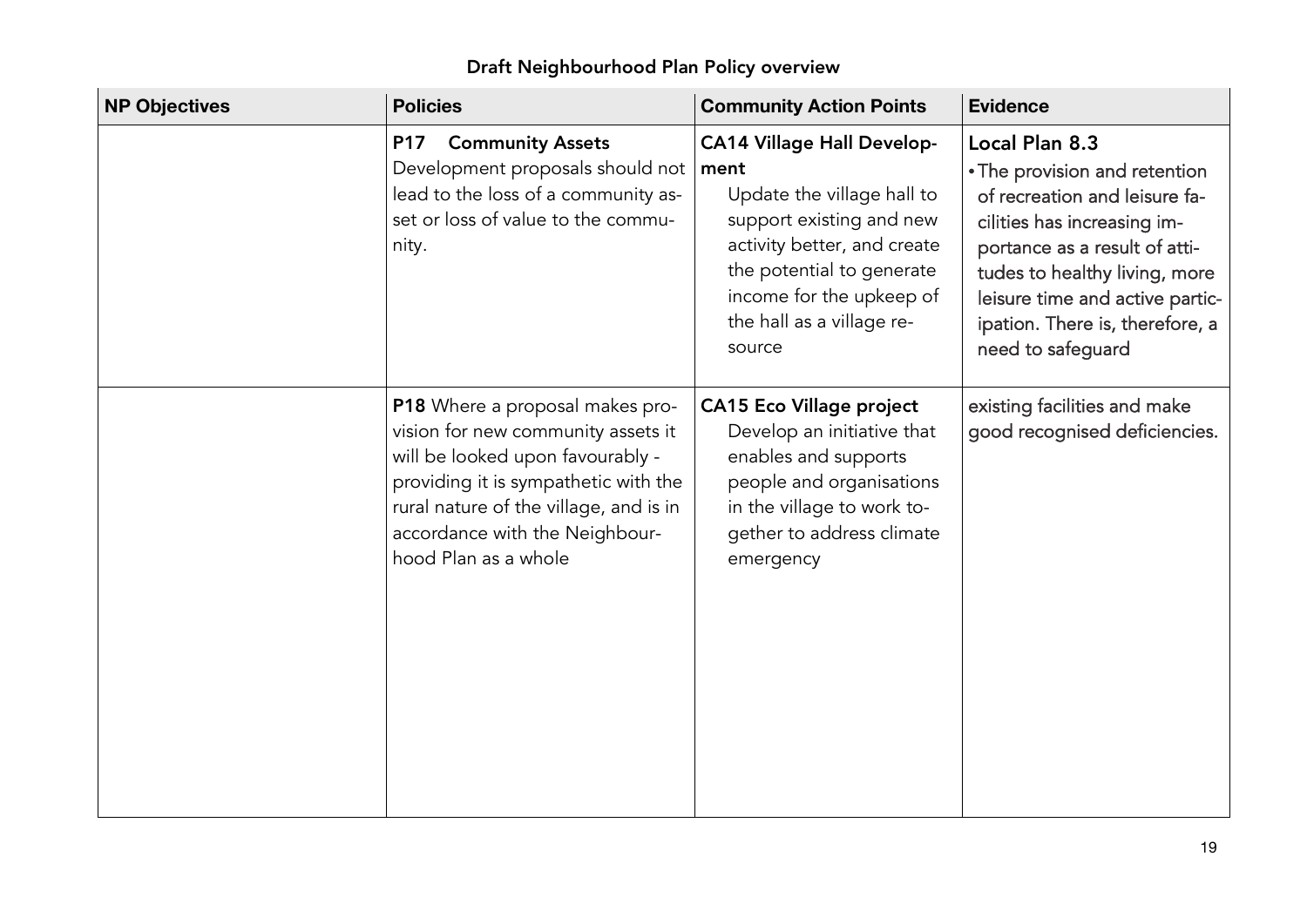| <b>NP Objectives</b>                                                                                                                                                                                                              | <b>Policies</b>                                                                                                                                                                                                                                                                  | <b>Community Action Points</b>                                                                                                           | <b>Evidence</b>                                                                                                                                                                                                                                                                                                                                                                     |
|-----------------------------------------------------------------------------------------------------------------------------------------------------------------------------------------------------------------------------------|----------------------------------------------------------------------------------------------------------------------------------------------------------------------------------------------------------------------------------------------------------------------------------|------------------------------------------------------------------------------------------------------------------------------------------|-------------------------------------------------------------------------------------------------------------------------------------------------------------------------------------------------------------------------------------------------------------------------------------------------------------------------------------------------------------------------------------|
| 5. Working and Shopping                                                                                                                                                                                                           |                                                                                                                                                                                                                                                                                  |                                                                                                                                          |                                                                                                                                                                                                                                                                                                                                                                                     |
| To ensure a prosperous ru-<br>ral economy, in keeping<br>with a hinterland village                                                                                                                                                | P19 Sustainable Develop-<br>ment<br>All new housing should make<br>provision for connection to high-<br>speed broadband and/or other<br>communication networks, with<br>boxes for technology, services a<br>utilities being carefully sited and<br>masked wherever possible. New | CA16 Support for existing<br>and new businesses<br>Create more support for and<br>amongst businesses and sole<br>traders in the village. | Local Plan 6.8.4<br>To encourage the rural econ-<br>omy through the diversifica-<br>tion and sensible re-use or<br>conversion of rural buildings.<br><b>NPPF Para 78 Sustainable</b><br>development in rural areas.                                                                                                                                                                 |
| To support local employ-<br>ment and economic devel-<br>opment - especially through<br>start ups, rural economic<br>opportunities, farm diversifi-<br>cation schemes and the<br>conversion and re-use of ex-<br>isting buildings. | cables should be buried if at all<br>possible.                                                                                                                                                                                                                                   |                                                                                                                                          | <b>Regional Planning Guidance</b><br>for East Anglia (RPG6)<br>• protect and enhance local<br>identity and distinctiveness<br>by promoting patterns of de-<br>velopment and designs that<br>draw on local features of im-<br>portance, and respect land-<br>scape character and setting<br>• support the expansion and<br>establishment of businesses<br>that can undertake much of |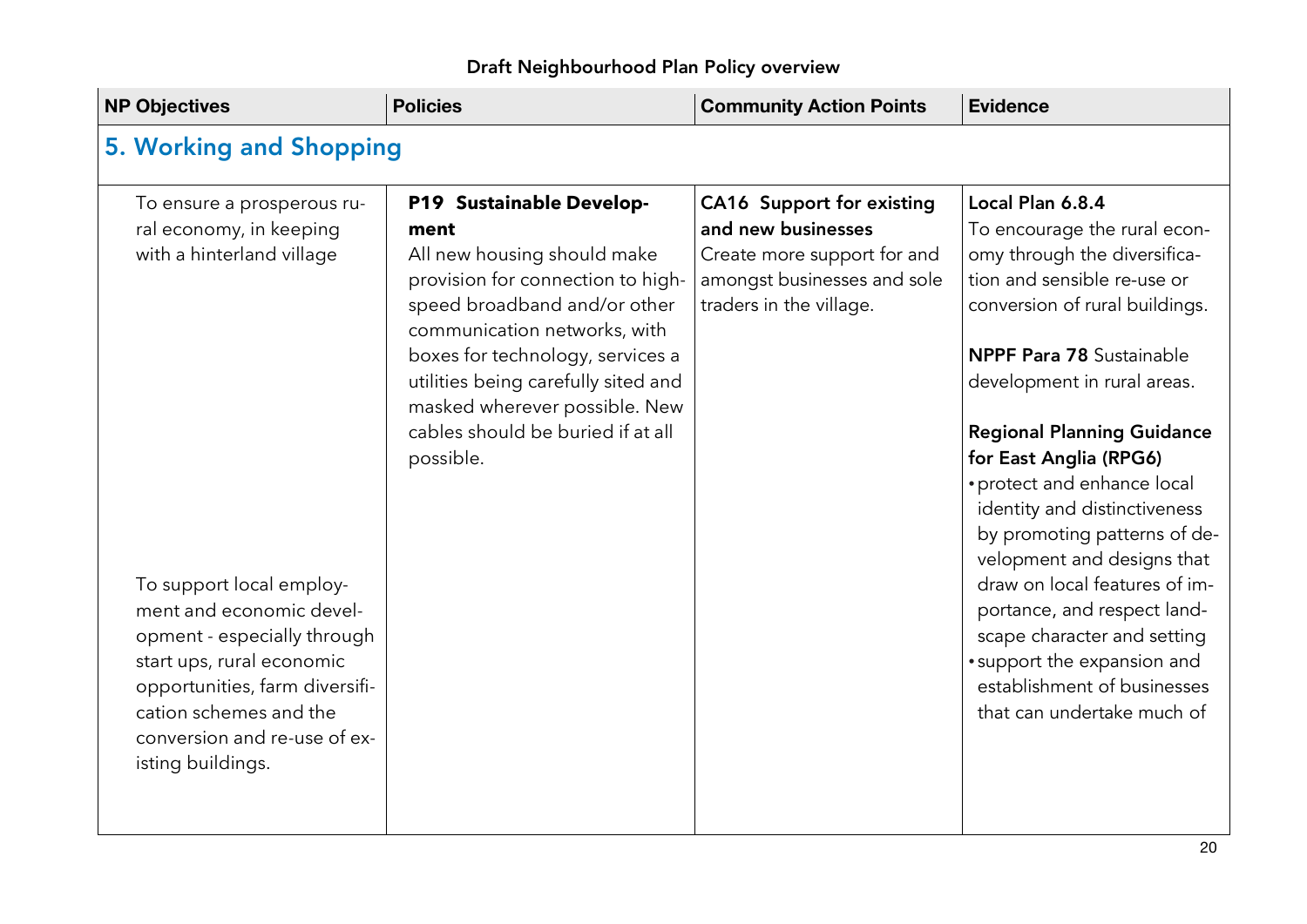| <b>NP Objectives</b>                                                                                                      | <b>Policies</b>                                                                                                                                   | <b>Community Action Points</b>                                                                                                 | <b>Evidence</b>                                                                             |
|---------------------------------------------------------------------------------------------------------------------------|---------------------------------------------------------------------------------------------------------------------------------------------------|--------------------------------------------------------------------------------------------------------------------------------|---------------------------------------------------------------------------------------------|
|                                                                                                                           |                                                                                                                                                   |                                                                                                                                | their activity using information<br>technology.                                             |
| To ensure the continued ex-<br>istence of community assets<br>- shop, cafes, pubs, hair-<br>dresser, repair and servicing | <b>Business opportunities</b><br><b>P20</b><br>Applications for planning permis-<br>sion for new business services or<br>units will be<br>favour- | <b>CA17 Create Business Di-</b><br>rectory sharing information<br>about existing businesses, in-<br>cluding any resources that | <b>Consultation: community</b><br>shop, shops ad services and<br>pubs important in feedback |
| garage, small businesses                                                                                                  | ably considered provided they:                                                                                                                    | can be shared.                                                                                                                 | <b>Consultation:</b> making this a<br>good place to work from                               |
| To make this a good place to<br>run a small business or work                                                              | • would not lead to unacceptable<br>increases of traffic to and                                                                                   |                                                                                                                                | home important to villagers                                                                 |
| from home                                                                                                                 | through the village<br>• would not have adverse impact                                                                                            |                                                                                                                                | <b>Consultation:</b> interest in de-<br>veloping climate emergency                          |
| To encourage economic<br>growth in a way that reduces                                                                     | on neighbours<br>• have adequate off-road parking                                                                                                 |                                                                                                                                | strategies across the village                                                               |
| dependency on cars, long<br>distance commuting and mit-                                                                   | • would not have unacceptable<br>adverse impact on the AONB,                                                                                      |                                                                                                                                | <b>Consultation:</b> desire to work<br>in tandem with farmers more                          |
| igates the impact on our<br>roads and environment                                                                         | local green spaces or sites of bi-<br>odiversity and geodiversity im-<br>portance.                                                                |                                                                                                                                | in future on climate emergen-<br>cy issues                                                  |
| Support the closer links with<br>local farming and agriculture                                                            |                                                                                                                                                   |                                                                                                                                |                                                                                             |
|                                                                                                                           |                                                                                                                                                   |                                                                                                                                |                                                                                             |
|                                                                                                                           |                                                                                                                                                   |                                                                                                                                |                                                                                             |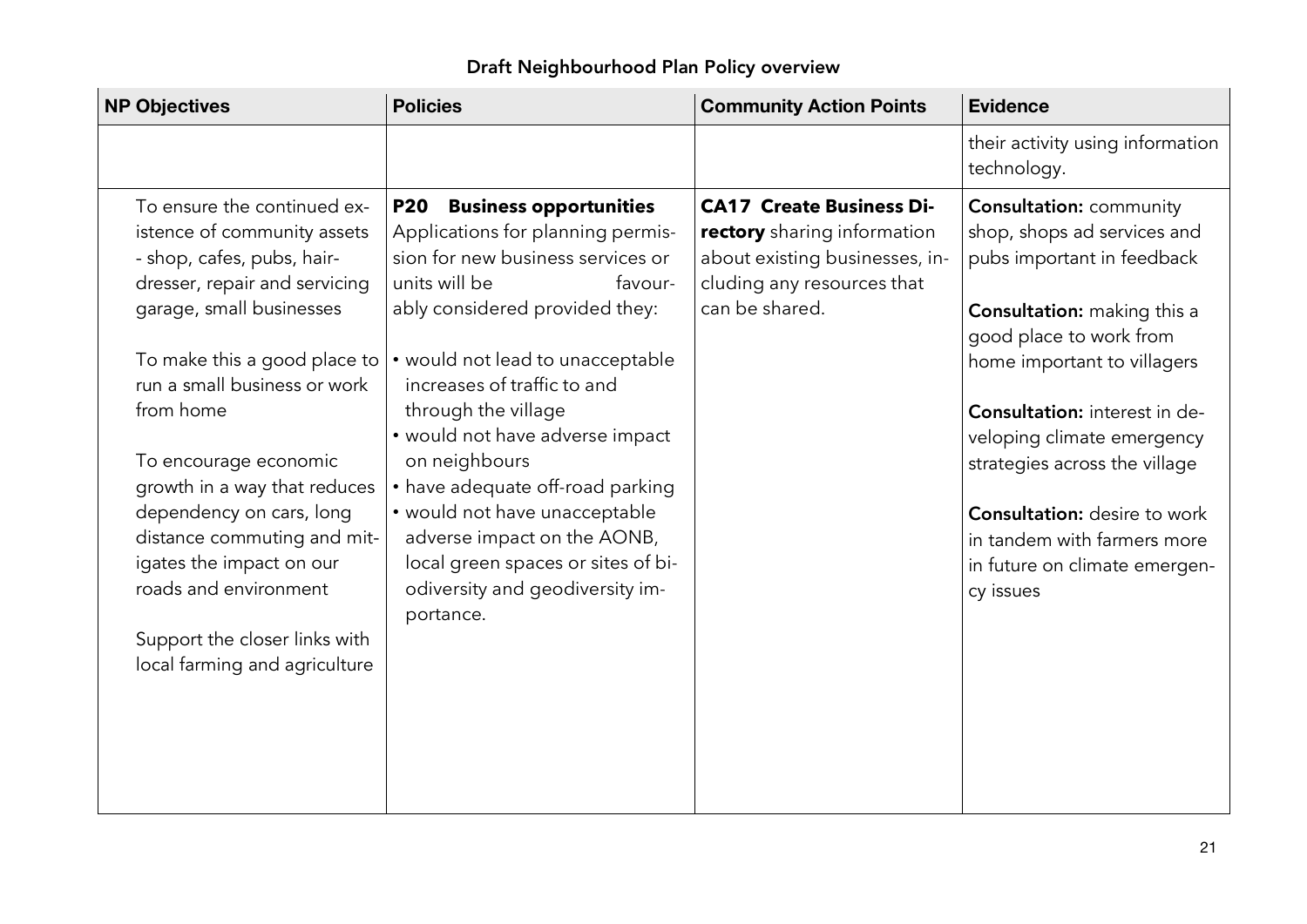| <b>NP Objectives</b>                                                             | <b>Policies</b>                                                                                                                                              | <b>Community Action Points</b>                                                                                  | <b>Evidence</b> |
|----------------------------------------------------------------------------------|--------------------------------------------------------------------------------------------------------------------------------------------------------------|-----------------------------------------------------------------------------------------------------------------|-----------------|
|                                                                                  | <b>P21 Existing business premises</b><br>No loss of existing business prem-<br>ises, including shops, will be per-                                           |                                                                                                                 |                 |
|                                                                                  | mitted, through change of use, ex-<br>cept where one or more of the fol-<br>lowing circumstances can be<br>demonstrated:<br>• the site has been marketed for |                                                                                                                 |                 |
|                                                                                  | the same planning use for a pe-<br>riod of one year with no viable<br>offers received<br>• the change of use would result in                                 |                                                                                                                 |                 |
|                                                                                  | the creation of other facilities of<br>community value<br>• the change of use would result in<br>the creation of employment on-<br>site.                     |                                                                                                                 |                 |
| <b>6. Getting Around</b>                                                         |                                                                                                                                                              |                                                                                                                 |                 |
| To reduce to adverse effect of<br>traffic on pedestrians through<br>the village. | P22 New developments will be re-<br>quired to clearly demonstrate that<br>they are sustainable in terms of in-<br>frastructure and road safety.              | <b>CA18</b> Stutton Parish Council<br>will take action to secure traf-<br>fic calming measures, includ-<br>ing: |                 |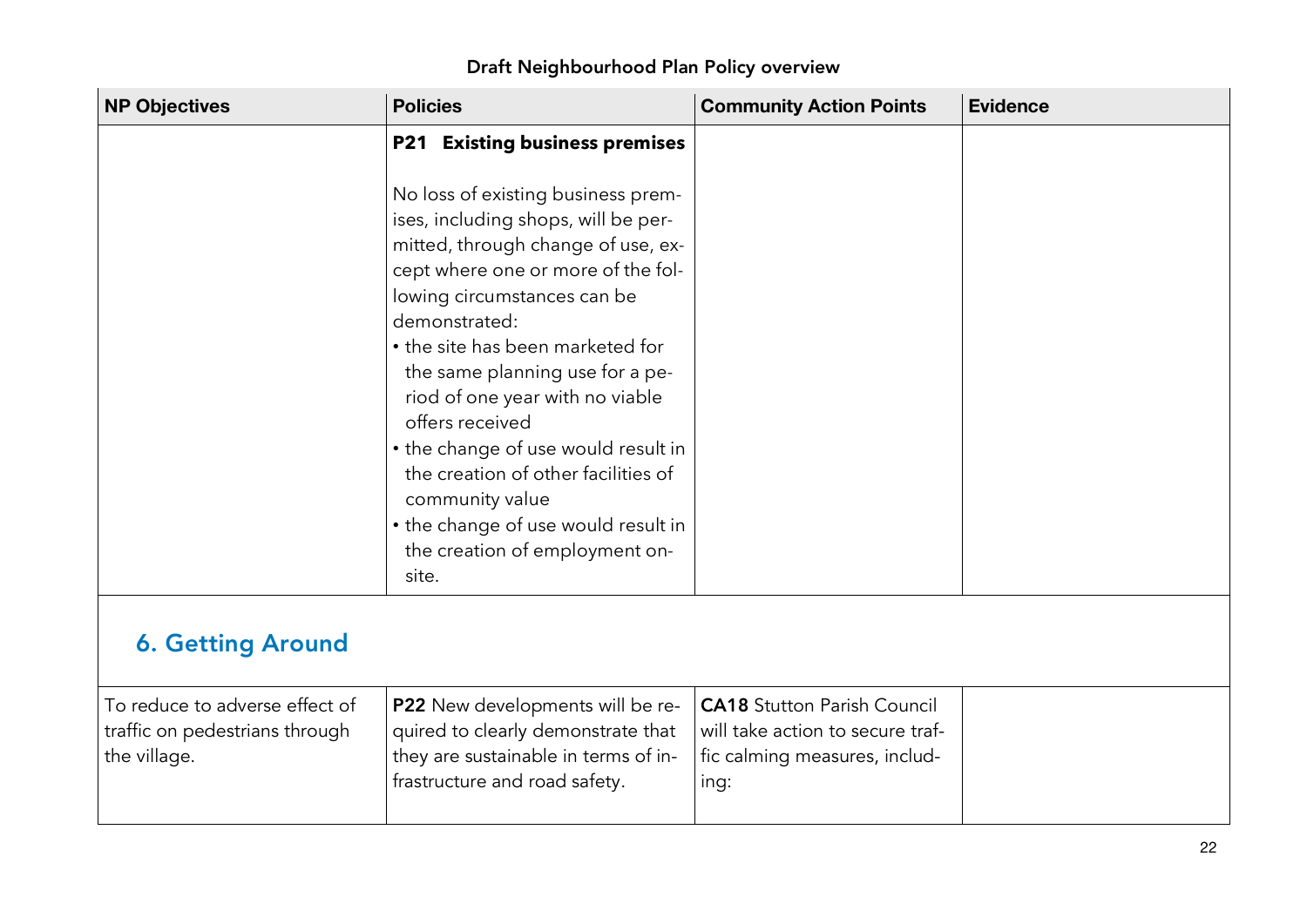#### **NP** Objectives **Objectives Policies Community Action Points Evidence** To reduce traffic pollution, particularly around the school. To ensure Stutton offers <sup>a</sup> safe environment for people and vehicles to move around. **P23** Where new developments involve construction of <sup>a</sup> new roadway, highway design should give priority to pedestrians. • picket fences to emphasise entrances to the village • 20mph speed limit on B1080 within the village and Bentley Lane as it approaches the  $\mid$  buses came through the vilvillage CA19 The Parish Council will negotiate with local schools with the aim of reducing motorised traffic through Stutton. CA20 The Parish Council will investigate the possibility of having <sup>a</sup> segregated cycle route on the B1080 from Brantham to Holbrook. **CA21** In tandem with the Eco-Village Iniatitive, Stutton Parish Council will pursue the potential for (safe) car share, shared transport and public transport that supports commuters better and reduces the number of car journeys taken for work purposes. Evidence in 2019 from Stutton Parish Council that in the morning during school term time 16 coaches and mini lage towards Holbrook. These vehicles were significantly under-occupied. Parish Council speed indicator data shows that on <sup>a</sup> school day the increase in traffic is about 500 vehicles each way (1000 vehicles <sup>a</sup> day). Traffic speed and the increasing size and amount of vehicles traveling through the Village are high up on the list of what Stutton residents are concerned about.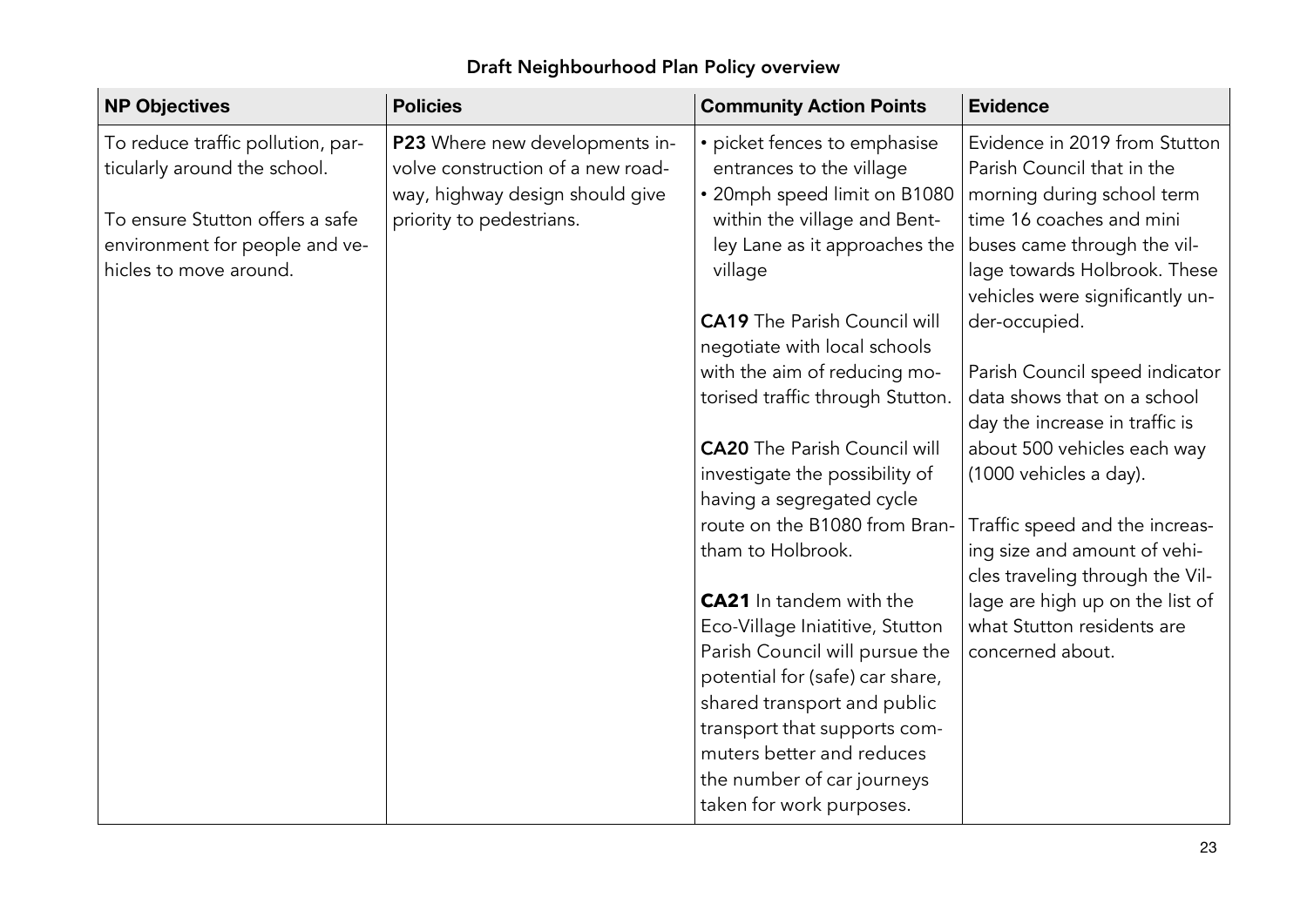| <b>NP Objectives</b>                                                                                                                                    | <b>Policies</b>                                                            | <b>Community Action Points</b>                                                                                                                                                               | <b>Evidence</b>                                                                                                      |
|---------------------------------------------------------------------------------------------------------------------------------------------------------|----------------------------------------------------------------------------|----------------------------------------------------------------------------------------------------------------------------------------------------------------------------------------------|----------------------------------------------------------------------------------------------------------------------|
| To ensure that public transport<br>reflects local people's needs for<br>work, leisure, education, medical                                               |                                                                            | <b>CA22</b> The Parish Council will<br>work with Stutton Support<br>Network to:                                                                                                              | Children and adults alike have<br>said they don't feel safe on<br>the pavements along the                            |
| services and shopping<br>To seek better public and com-                                                                                                 |                                                                            | • investigate the possibility of<br>a community transport ser-<br>vice shared with other villag-                                                                                             | B1080 with traffic "brushing"<br>past them.                                                                          |
| munity transport services to en-<br>able travel to Manningtree, Ips-                                                                                    |                                                                            | es<br>• make the case for smaller,                                                                                                                                                           | Consultation responses:                                                                                              |
| wich and to other peninsular vil-<br>lages                                                                                                              |                                                                            | more frequent and wheel-<br>chair accessible buses<br>• encourage car sharing within<br>the village.                                                                                         | Busses are too big, the time-<br>table is insufficient for most<br>needs and the service has too<br>many gaps in it. |
| does not exacerbate - and where<br>possible mitigates - current<br>problems with traffic, parking<br>and road safety.<br>To ensure that new housing de- | To ensure that new development   See P9 and P14 in Section 3 Hous-<br>ing. | <b>CA23</b> The Parish Council will<br>work with the School to create<br>parent parking at the Church<br>Road junction, with the aim of<br>reducing parking congestion<br>around the school. | Suffolk County Council: Park-<br>ing Guidance.                                                                       |
| velopment complements safe<br>movement through the village.                                                                                             |                                                                            |                                                                                                                                                                                              |                                                                                                                      |
| To reduce congestion around<br>Post Office Corner and the<br>School.                                                                                    |                                                                            |                                                                                                                                                                                              |                                                                                                                      |